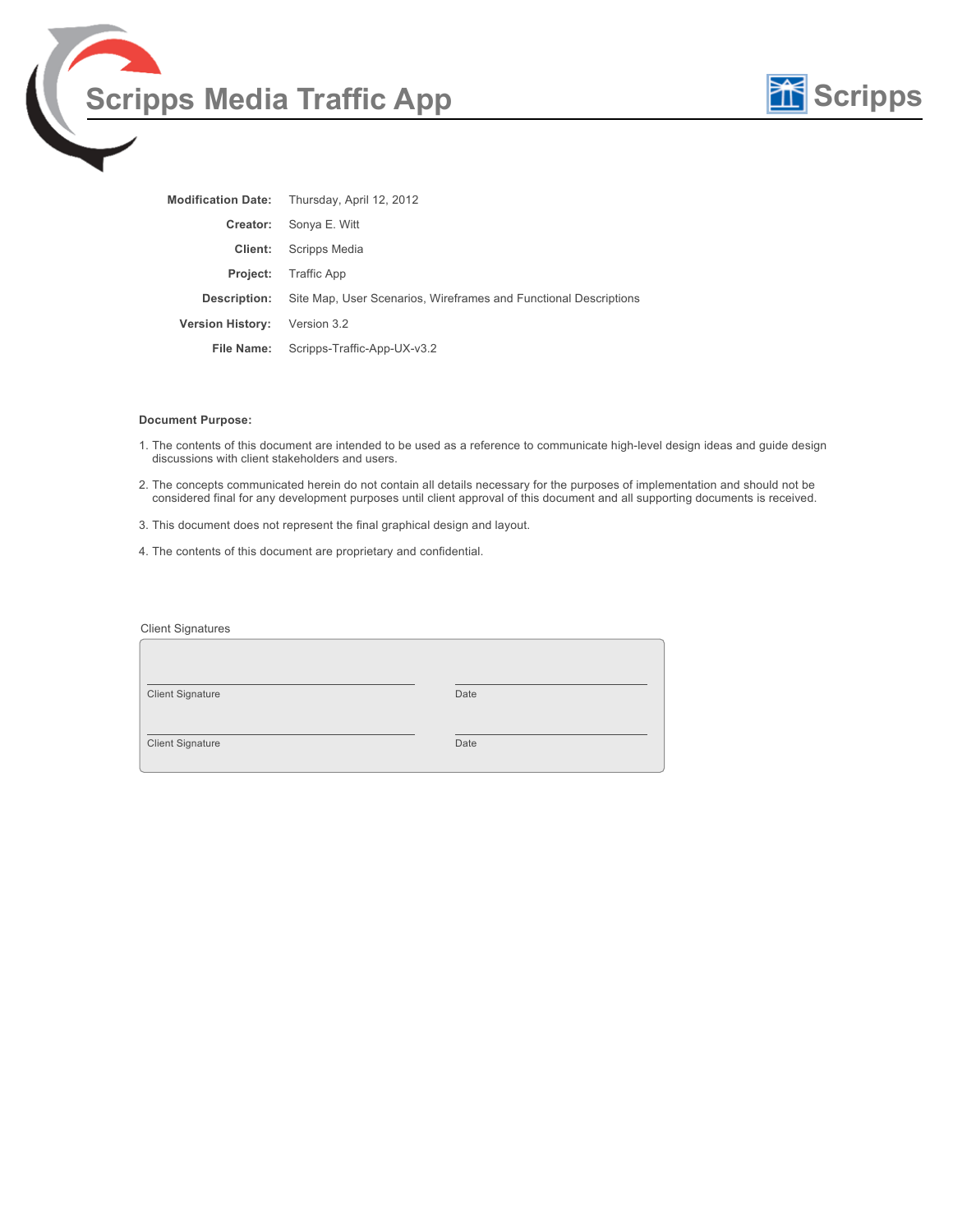

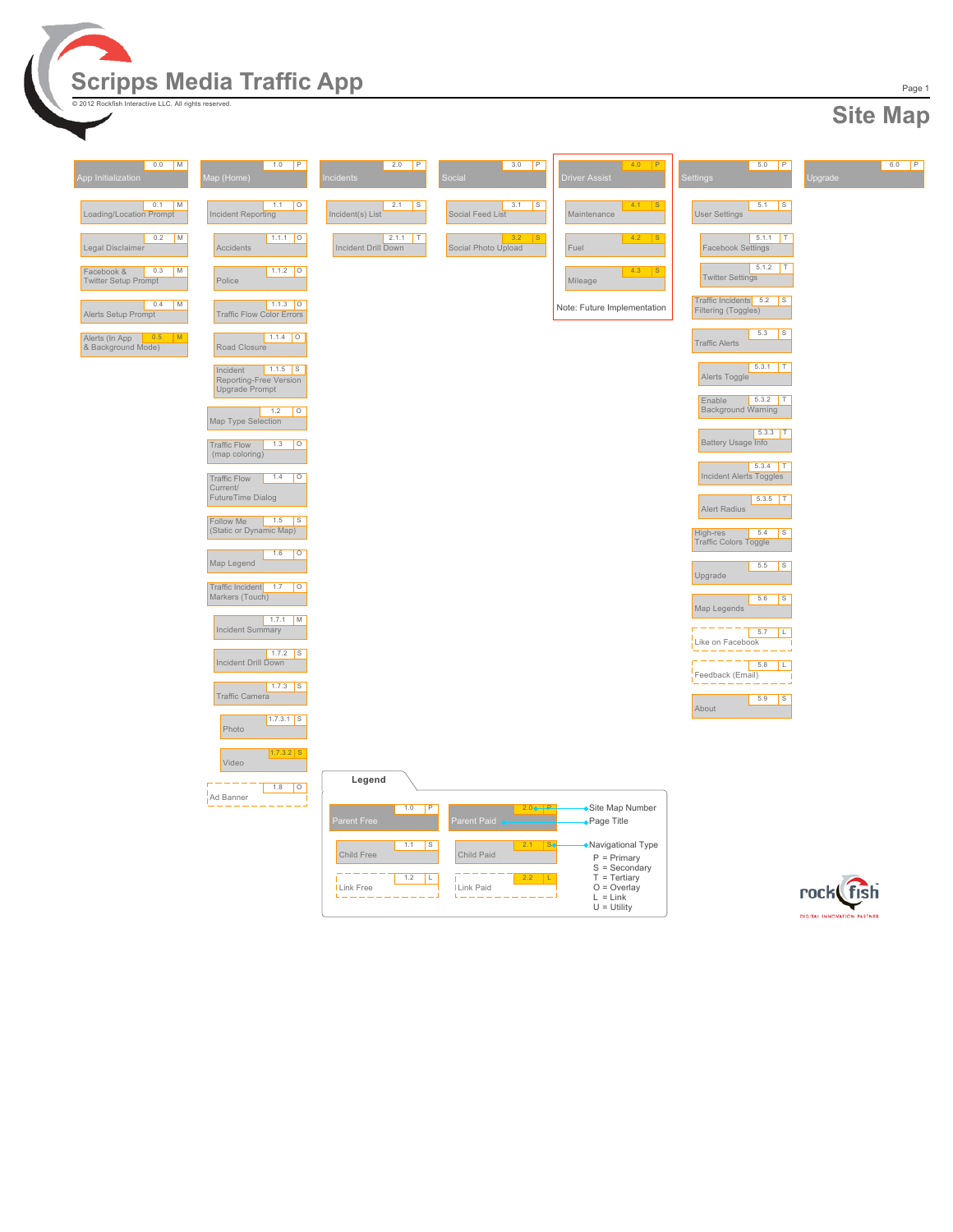

#### **App Differentiators**

The social feed, local station updates, and feedback to the stations differentiate the Scripps App from others currently available. The social aspect of interacting with both other users via Facebook and Twitter, combined with the ability to interact with the local station through the station feed, reports, and photo uploads make this app unique. Additionally, being able to send a feedback message directly to the station adds to the uniqueness of this app.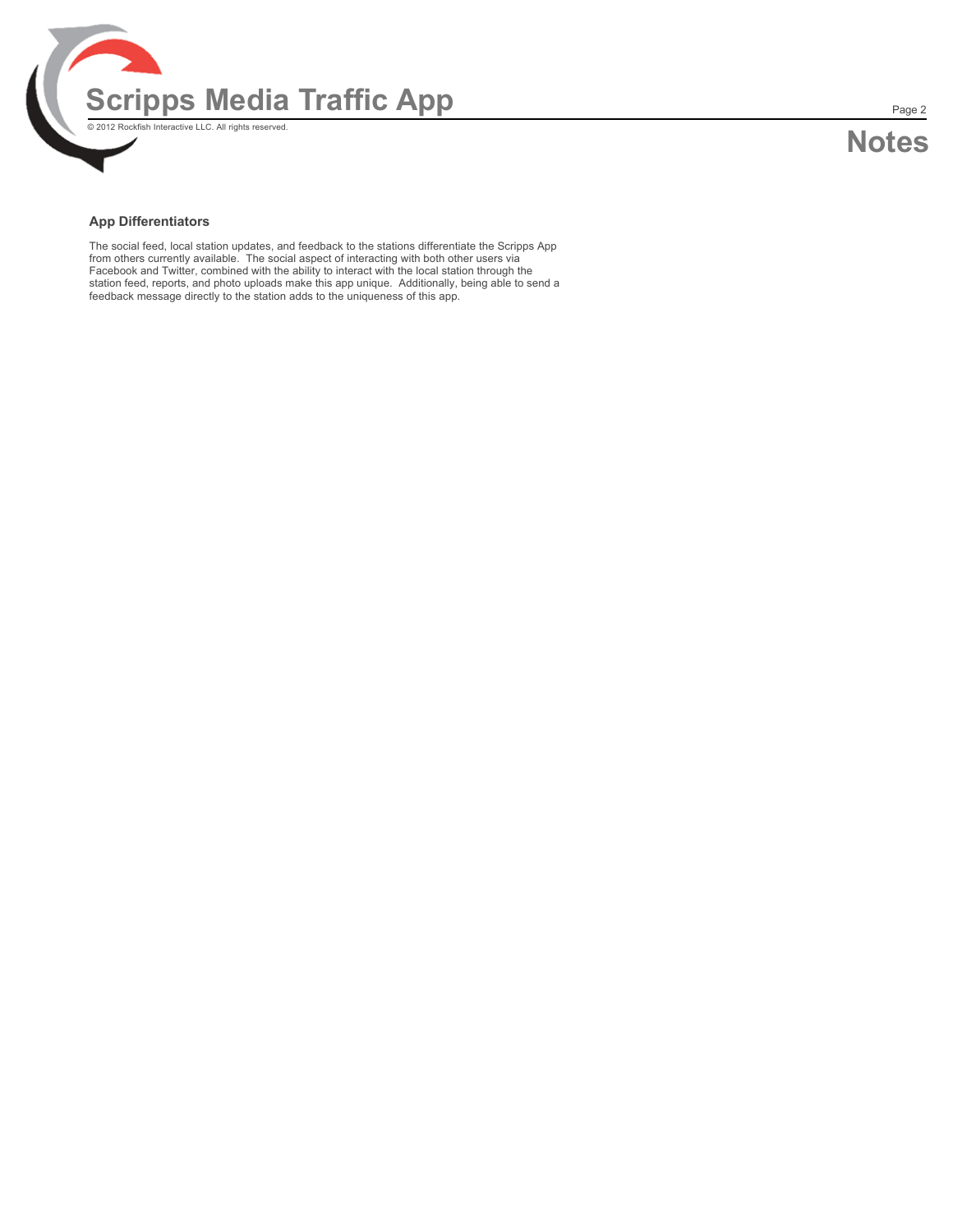

# **User Scenario**

**Journey to Work**

#### **I'm getting ready to leave for work, I might...**

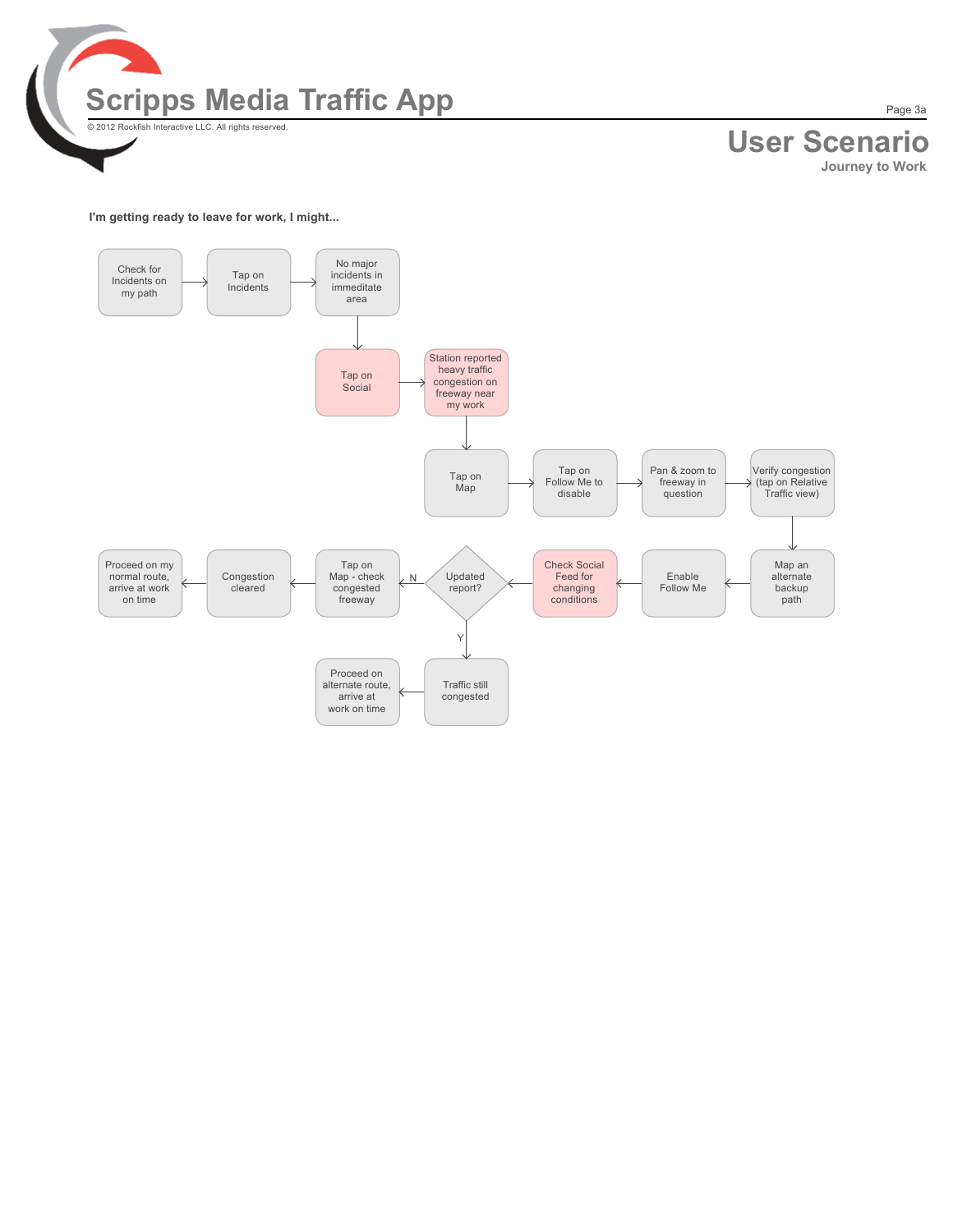

# **User Scenario**

**Incident Popup**

**I'm in route and an incident alert has popped up...**

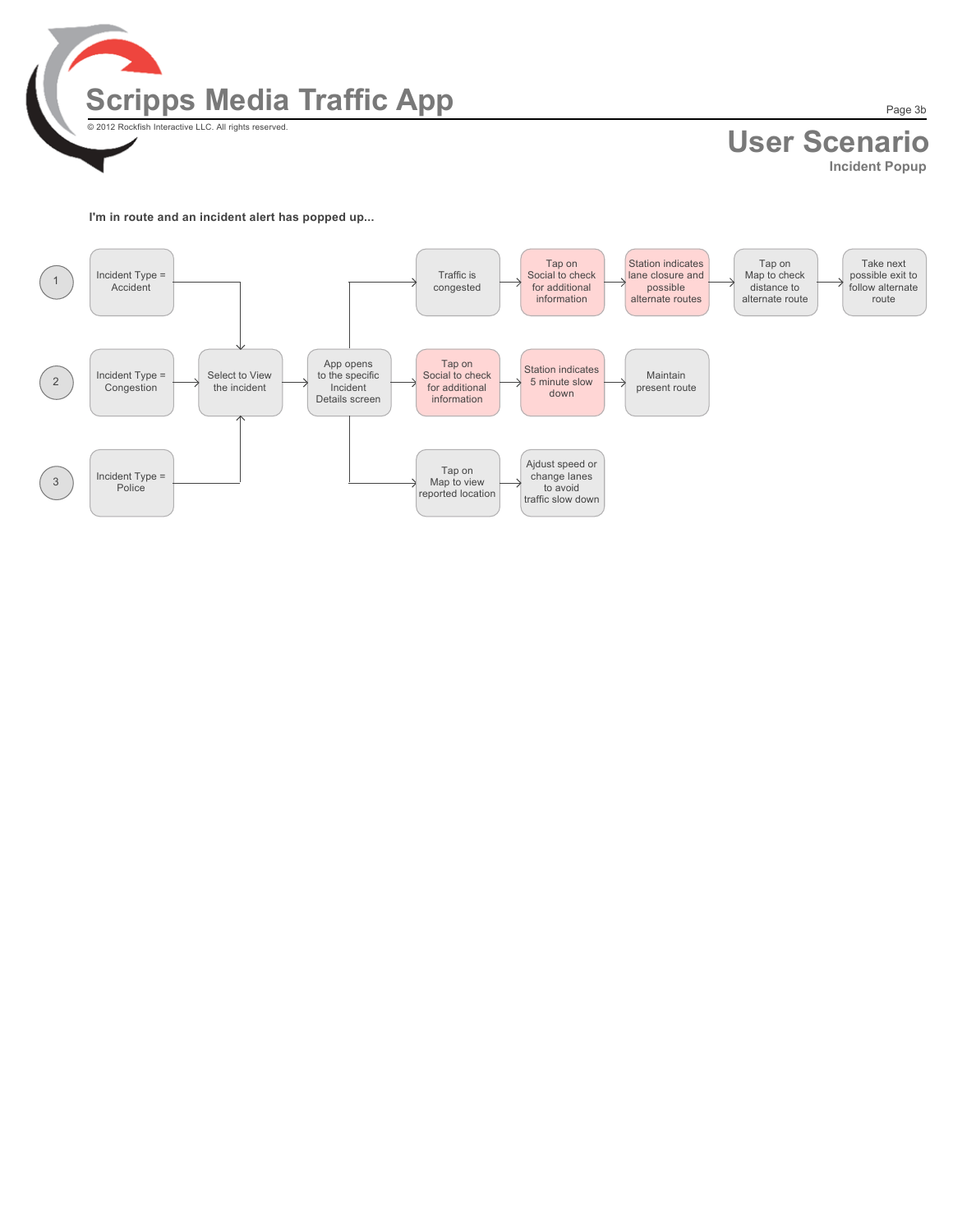

# **Wireframes App Initialization**

#### **Interface Purpose:**

These wireframes are created to insure all elements and scenarios are considered when designing and developing this application. All features are considered universally available on both iOS and Android unless otherwise noted.

#### **0.0 Loading / Location Prompt 0.1 Legal Disclaimer**



#### **Notes:**

1. Loading screen includes logo and brand experience for the specific Scripps market.

2. User is prompted to accept the use of current location. If "Don't Allow" is selected, the user must change location settings for the Scripps app in the mobile device settings before the app can be used since GPS is required for the basic app functionality.



#### **Notes:**

1. Legal disclaimer (copy is FPO) warns the user against using the app while operating a vehicle.

2. User has the option of turning the warning off upon subsequent returns until the next app update.

3. User must agree to the legal disclaimer and EULA to use the app.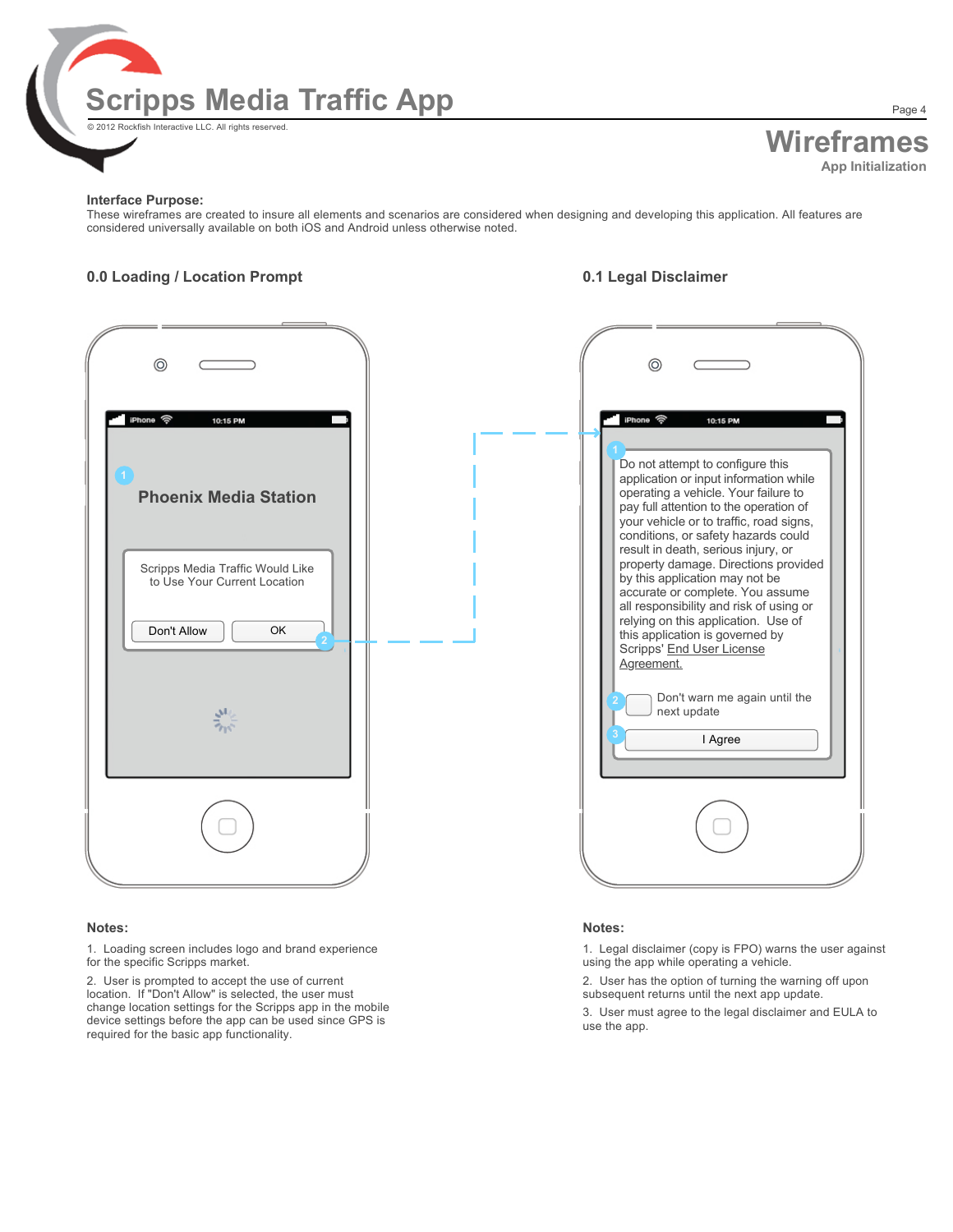

# **Wireframes App Initialization (cont'd)**

Page 5

#### **Interface Purpose:**

These wireframes are created to insure all elements and scenarios are considered when designing and developing this application. All features are considered universally available on both iOS and Android unless otherwise noted.

#### **0.3 Scripps Username, Facebook and Twitter Setup Prompt**

### **0.4 Alerts Setup**

| ⊚                                                                                                                                                                                                               |
|-----------------------------------------------------------------------------------------------------------------------------------------------------------------------------------------------------------------|
| iPhone ඉ<br>10:15 PM<br><b>Phoenix Media Station</b>                                                                                                                                                            |
| <b>Social Connections</b><br>Set up your Phoenix Media<br>Username, Facebook, and<br>Twitter accounts to post your<br>traffic updates! You can always<br>access these later through settings.<br>Later<br>Setup |
|                                                                                                                                                                                                                 |

#### **Notes:**

1. Prompts the user to setup his/her Local Scripps Media Username and connect his/her Facebook and Twitter accounts with the Scripps app.

2. Selecting Later dismisses the alert and loads the Map screen.

3. Selecting Setup presents the User Settings screen where the user may enter his/her Username and select to set up either or both Social Networking accounts (see 5.1. Settings: User Settings).

NOTE: If Setup is selected, upon completion user must be returned to the initialization path.

| ⊚                                                                                                                                                  |
|----------------------------------------------------------------------------------------------------------------------------------------------------|
| iPhone ඉ<br>10:15 PM<br><b>Phoenix Media Station</b>                                                                                               |
| Alerts Setup<br>Setup the Alerts you want to have<br>appear while the app is running.<br>By default all alerts are enabled.<br>3<br>Later<br>Setup |
|                                                                                                                                                    |

#### **Notes:**

1. Prompts the user to setup the alerts s/he wants to see while the app is running.

2. Selecting Later dismisses the alert and loads the Map screen.

3. Selecting Settings opens the Settings Main screen for the paid version (see 5.0 Settings).

NOTE: Selecting Settings within the free version opens the Upgrade screen (see 1.1.5.1 Incident Reporting Free Version: Upgrade).

NOTE: If Setup is selected, upon completion user must be returned to the initialization path.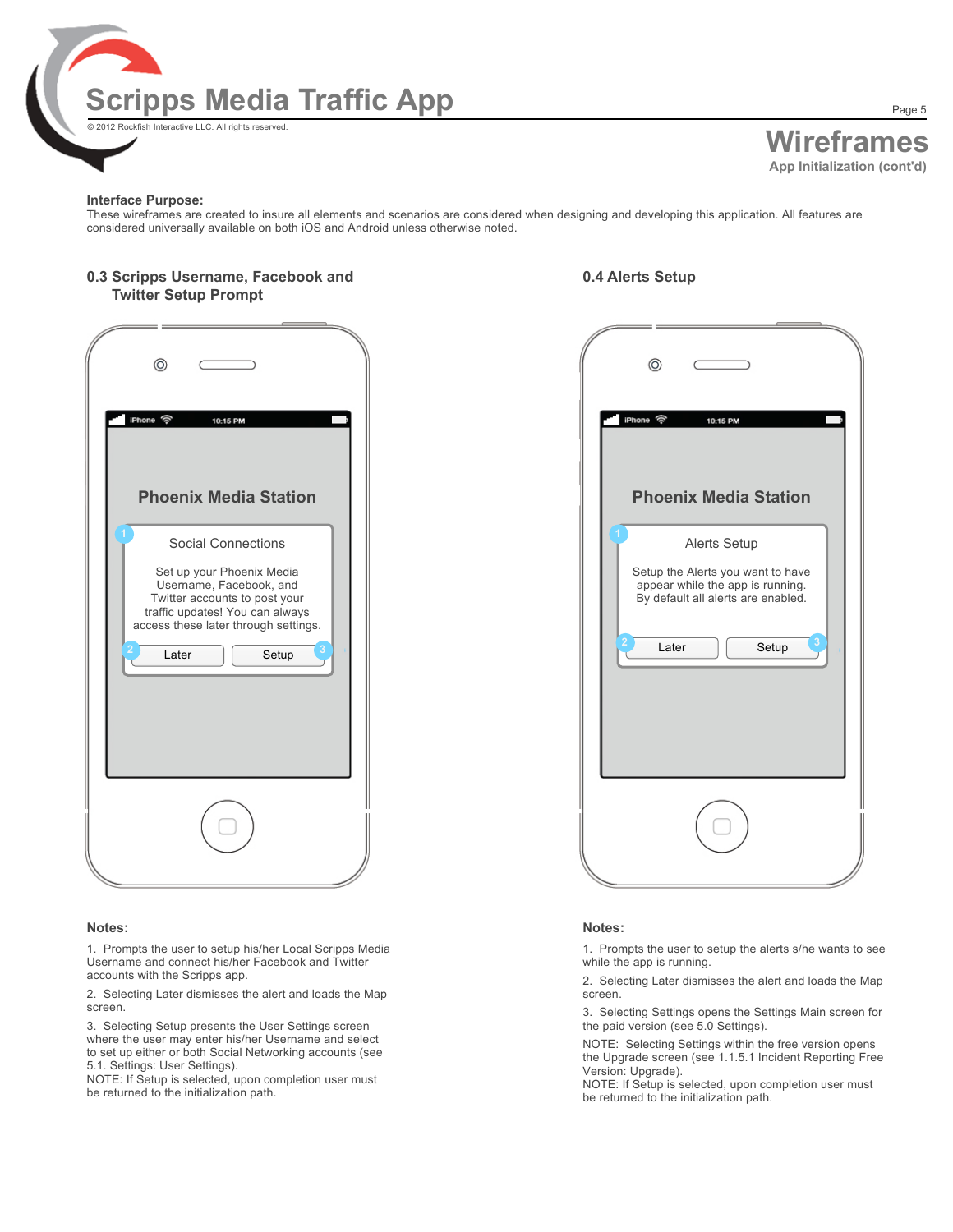

## **Wireframes Alerts** Page 6

#### **Interface Purpose:**

These wireframes are created to insure all elements and scenarios are considered when designing and developing this application. All features are considered universally available on both iOS and Android unless otherwise noted.

### **0.5 Alerts (App in Background) 0.5 Alerts (App Open)**

| $^{\circ}$<br>$\overline{1}$<br>iPhone 令<br>10:15 PM<br>5:16<br>Monday, June 18              | $\mathbf{A}$ |
|----------------------------------------------------------------------------------------------|--------------|
| <b>Traffic Alert</b><br>Police<br>.5 miles SE of you<br>at Elm St<br>3<br>5<br>Close<br>View |              |
| slide to unlock                                                                              |              |
|                                                                                              |              |

#### **Notes:**

1. Only available with paid version.

2. Traffic alert push when app is running in the background. The same alert appears on an unlocked screen. Standard OS alert UI used for each device type.

- 3. Alerts are within a fixed, pre-selected radius of the
- user's current location.
- 4. Closes the alert.

5. Opens the app to the specific incident noted in the alert (see 2.1 Incidents Details).

| $^{\circ}$                                        |
|---------------------------------------------------|
| iPhone 令<br>10:15 PM                              |
| <b>Traffic Alert</b>                              |
| Police<br>.5 miles SE of you<br>at Elm St         |
| Close<br>View                                     |
| Map<br>Incidents<br>Settings<br>Upgrade<br>Social |
|                                                   |

#### **Notes:**

1. Only available with paid version.

2. Traffic alert push when app is open. May appear on any of the menu item screens.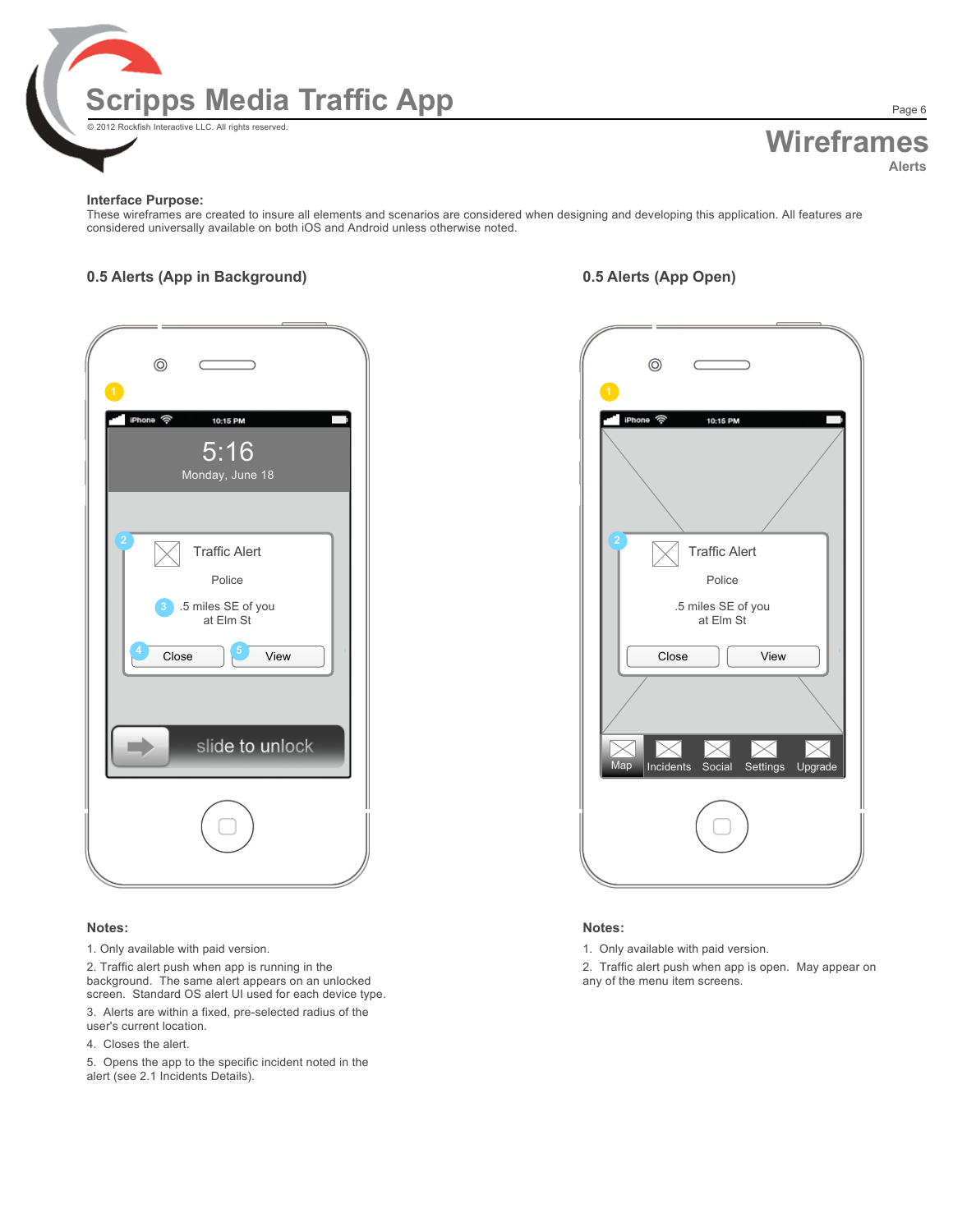

# **Wireframes**

**Map (Home) Incident Reporting**

Page 7

#### **Interface Purpose:**

These wireframes are created to insure all elements and scenarios are considered when designing and developing this application. All features are considered universally available on both iOS and Android unless otherwise noted.

### **1.0 Map (Home) 1.1 Incident Reporting**



#### **Notes:**

1. Once the app has initialized, the Map screen is presented. This is the Home screen for the app.

2. Map tools: Incident Reporting, Map Type Selection, Traffic Flow Coloring, Current/Predictive Traffic Flow, and Follow me. Each is represented by an icon, which, when tapped, presents the functionality on top of the current map.

3. Ad Banner. Appears only in the free version.

4. Menu Bar. Main app navigation provides access to all other app functionality.



#### **Notes:**

1. Tapping the Incident Reporting Icon opens the incident reporting options on top of the map. Incident reporting is only available in the paid version. Tapping on this icon in the free version may generate an upgrade call to action (see 1.1.5.1. Map: Incident Reporting: Upgrade).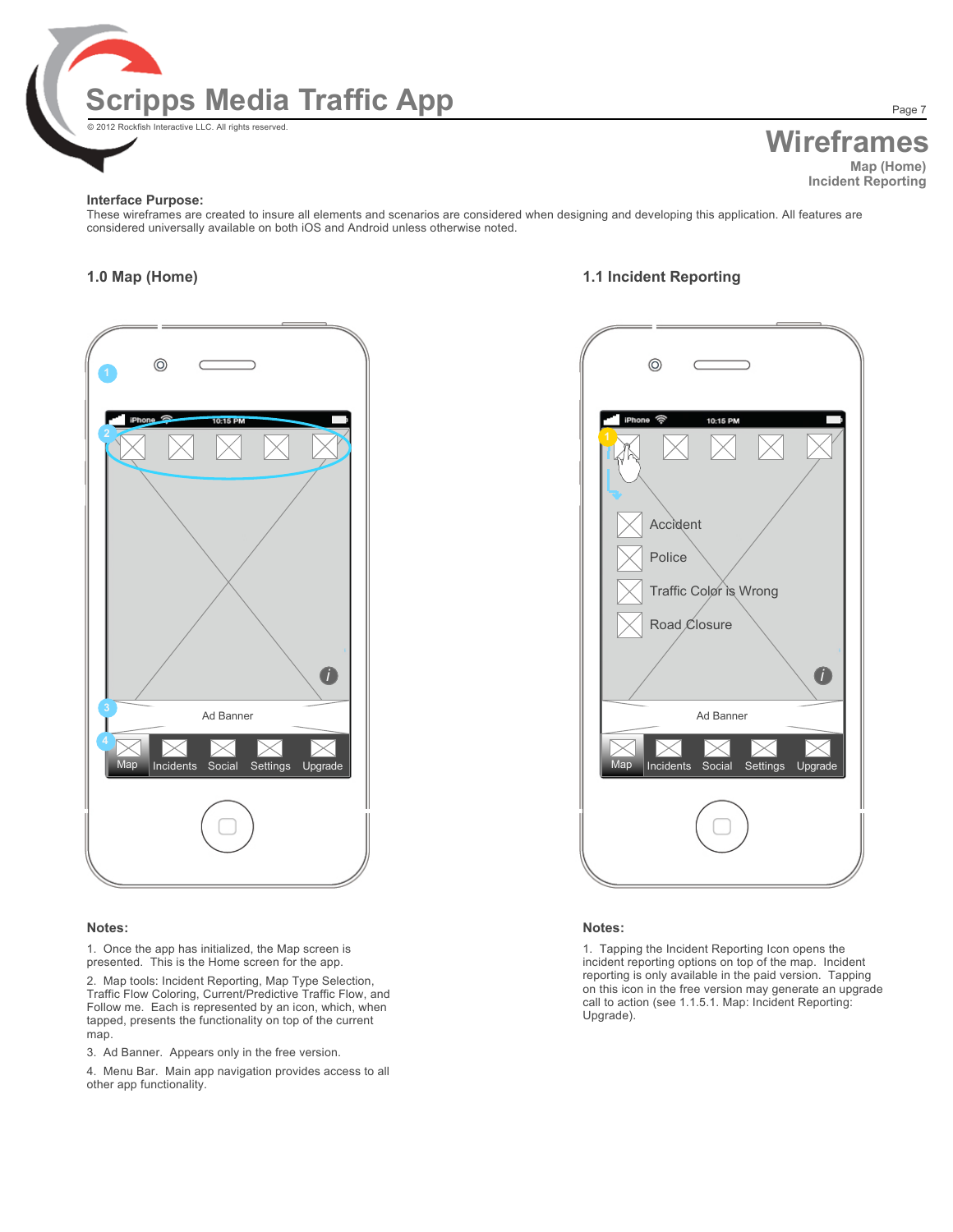

Page 8

#### **Interface Purpose:**

These wireframes are created to insure all elements and scenarios are considered when designing and developing this application. All features are considered universally available on both iOS and Android unless otherwise noted.

### **1.1.1 - 1.1.4 Incident Reporting 1.1.1.1 Incident Reported Message**



#### **Notes:**

1. Tapping on Accident, Police, or Traffic Color is Wrong sends the incident type and user's location information, closes the options and generates an alert message.

2. Tapping on Road Closure opens the default mail program, pre-populates the local station email address in the "TO" field and pre-populates the incident type in the "Subject" field. The message body is pre-populated with the incident type and the user's location based on GPS information. The user may add to the message and send it to the local Scripps Station.



#### **Notes:**

1. User receives a message indicating the incident has been reported and must tap OK to dismiss.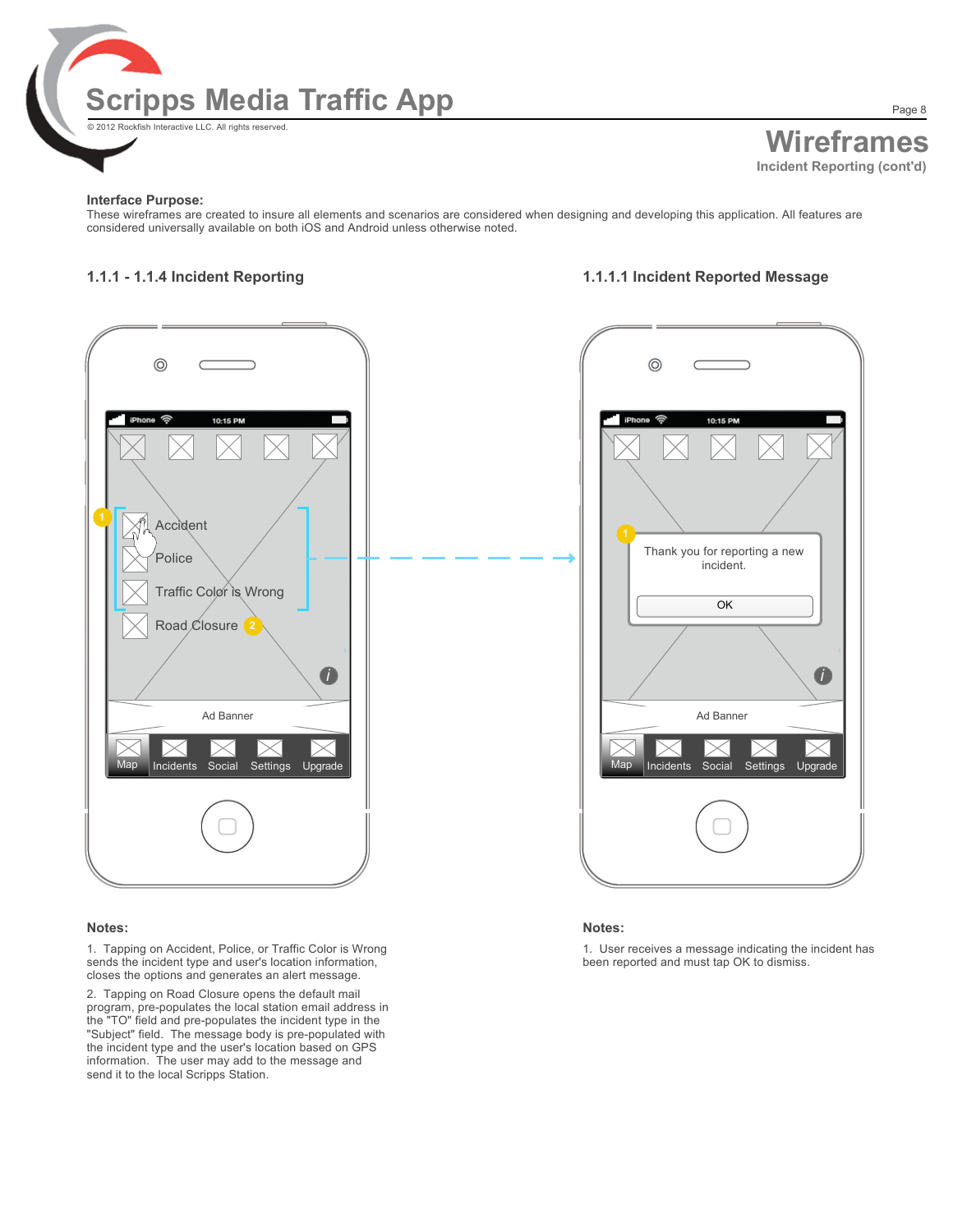

Page 9

#### **Interface Purpose:**

These wireframes are created to insure all elements and scenarios are considered when designing and developing this application. All features are considered universally available on both iOS and Android unless otherwise noted.

### **1.1.5 Upgrade to Report Incidents 1.1.5.1 Upgrade**



#### **Notes:**

1. Tapping Incident Reporting in the free version opens the Upgrade screen.

#### **Notes:**

1. Returns to the previous screen.

2. Opens the native App Store application to the appropriate Location-based Scripps app allowing the user to review and purchase the app.

**NOTE:** Also see 6.0. This screen may be used throughout the application where paid features have been accessed by a free version user to prompt users to purchase the application.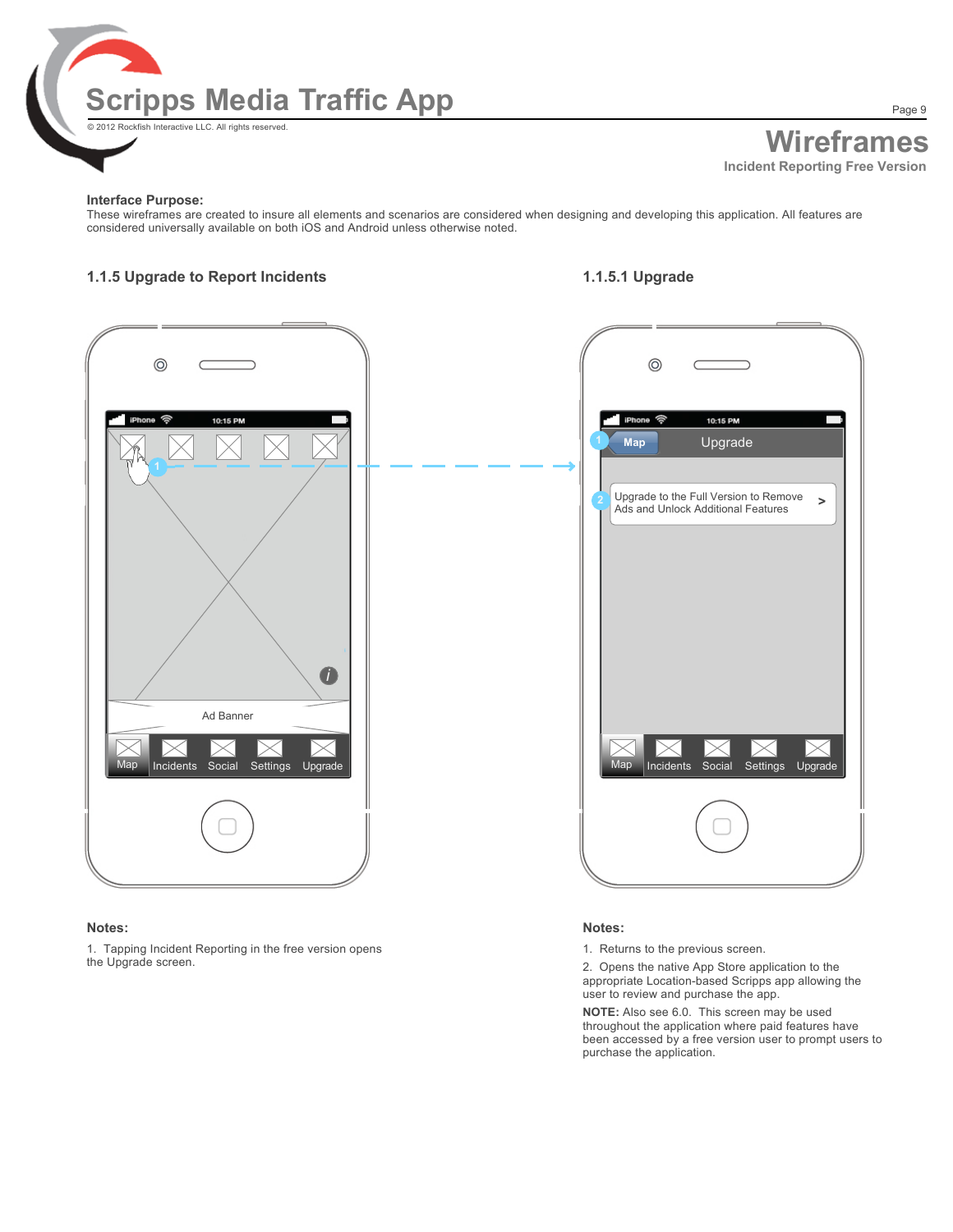

## **Wireframes Map Type Selection Traffic Flow Coloring**

#### **Interface Purpose:**

These wireframes are created to insure all elements and scenarios are considered when designing and developing this application. All features are considered universally available on both iOS and Android unless otherwise noted.



#### **Notes:**

1. Tapping the Map Type Selection icon reveals the map type options.

2. Standard is the map default. When the user selects Satellite or Hybrid, the map is redrawn to represent the selection and the options are removed from the screen. Tapping Standard returns the map to the default state.

### **1.2 Map Type Selection 1.3 Traffic Flow Map Coloring**



#### **Notes:**

1. Tapping the Traffic Flow Toggle allows a user to view the map coloring as either Normal full map coloring or Relative speed/congestion coloring as determined by the API data.

2. Changing to Relative view displays traffic flow legend and a brief overlay message indicating the current view is Relative.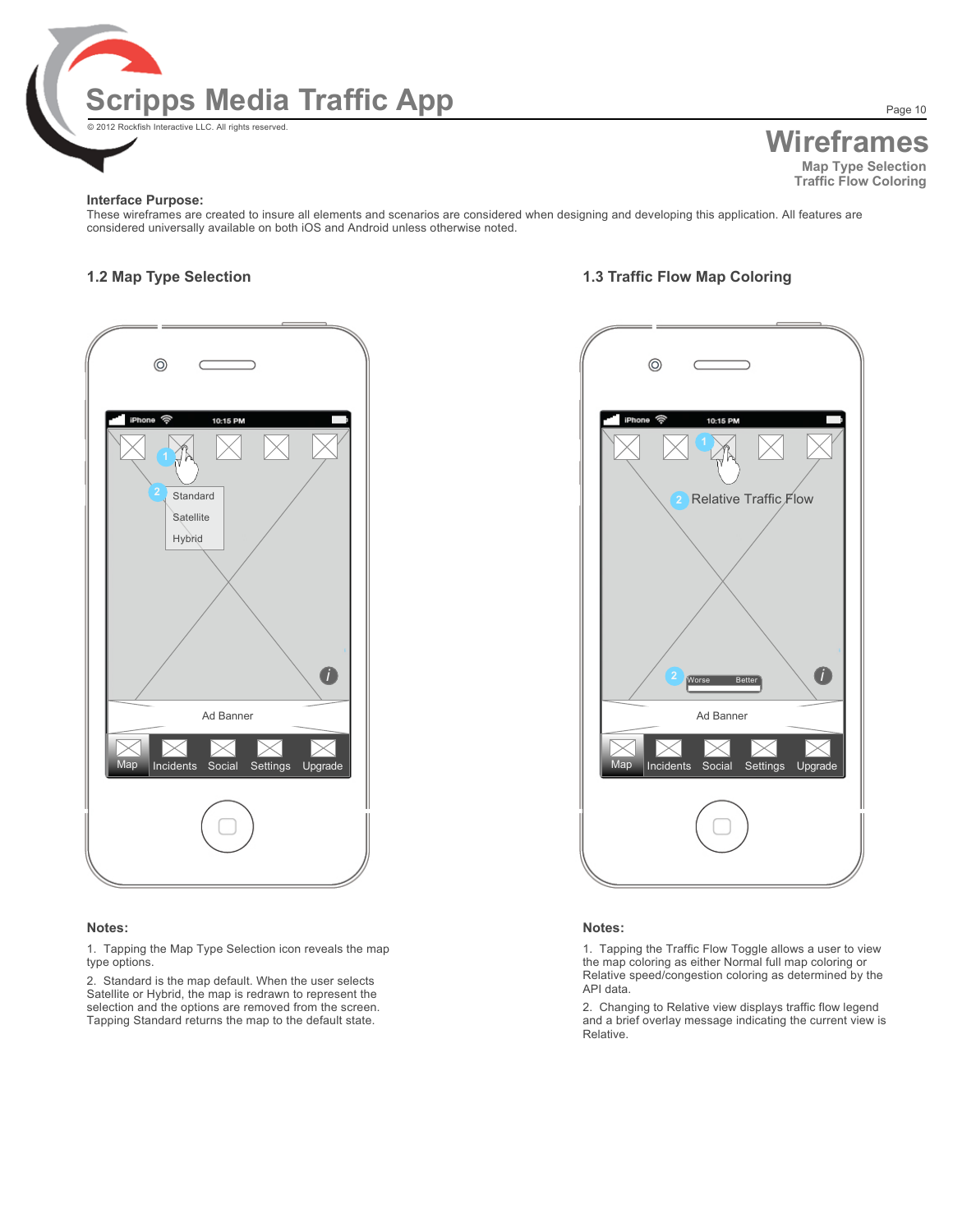

Page 11

#### **Interface Purpose:**

These wireframes are created to insure all elements and scenarios are considered when designing and developing this application. All features are considered universally available on both iOS and Android unless otherwise noted.

### **1.4 Current/Predictive Traffic Flow 1.4 Current/Predictive Traffic Flow**



#### **Notes:**

1. Tapping the Current/Predictive Traffic Flow icon opens the Timeline Slider overlay. Tapping the icon a second time dismisses the overlay.



#### **Notes:**

1. The Timeline Slider overlay allows the user to select a specific time to view traffic conditions by sliding the indicator to the desired time. Valid options are presented in 15 minute increments. The user may select 15 minutes in the past, Now, or up an one hour in the future. When the time is selected, the map updates to reflect traffic flow for the selected time.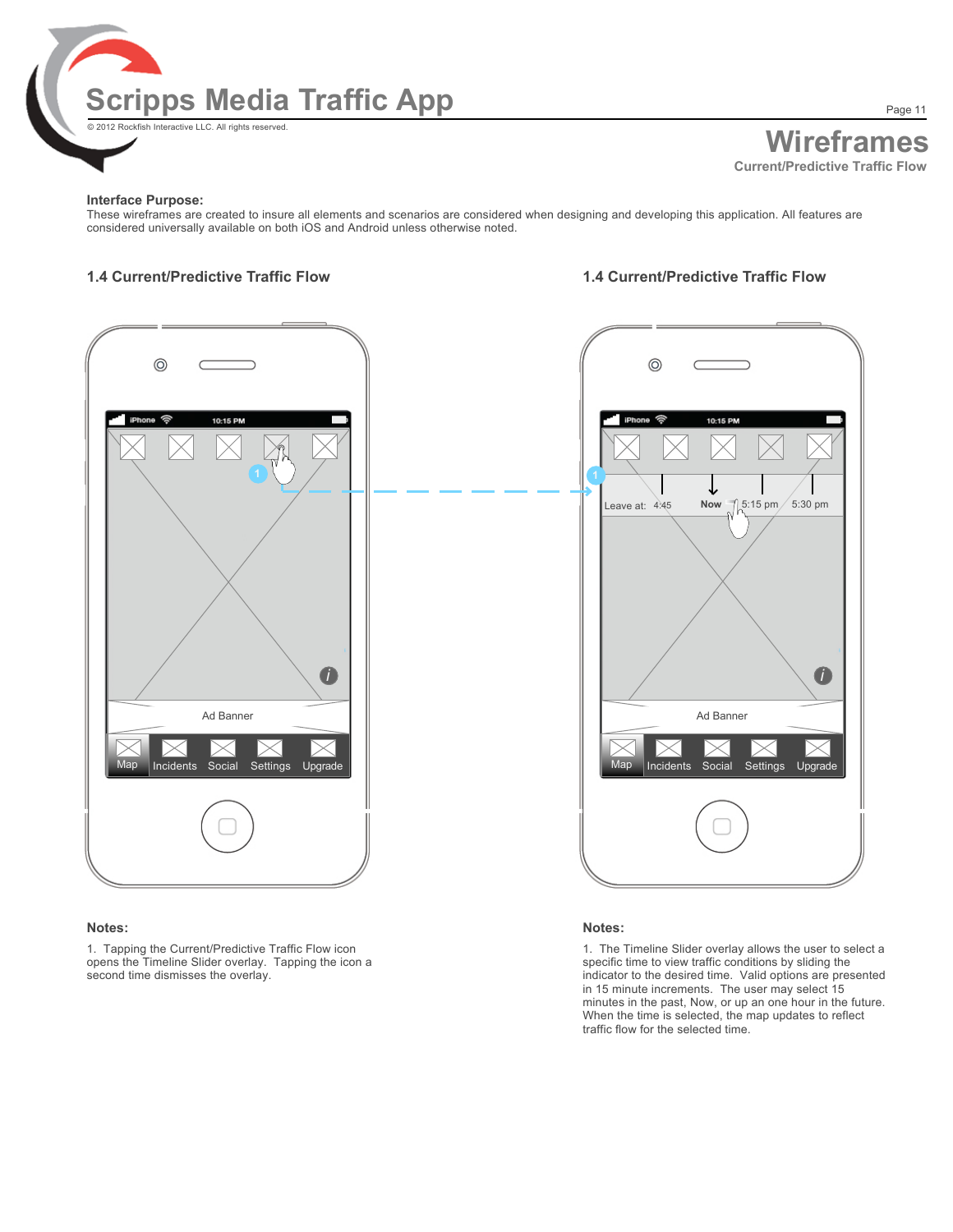

**Wireframes Follow Me**

Page 12

#### **Interface Purpose:**

These wireframes are created to insure all elements and scenarios are considered when designing and developing this application. All features are considered universally available on both iOS and Android unless otherwise noted.

### **1.5 Follow Me**

| $\circledcirc$<br>$\sim$ $\sim$                     |  |
|-----------------------------------------------------|--|
| iPhone <b>令</b><br>10:15 PM<br>'n                   |  |
|                                                     |  |
|                                                     |  |
| $\bullet$<br>Ad Banner                              |  |
| レ৴<br>▷<br>Map<br>Incidents Social Settings Upgrade |  |
|                                                     |  |
|                                                     |  |

#### **Notes:**

1. Selecting the Follow Me icon toggles the follow mode from enabled to disabled (static) and displays a brief message indicating the current state.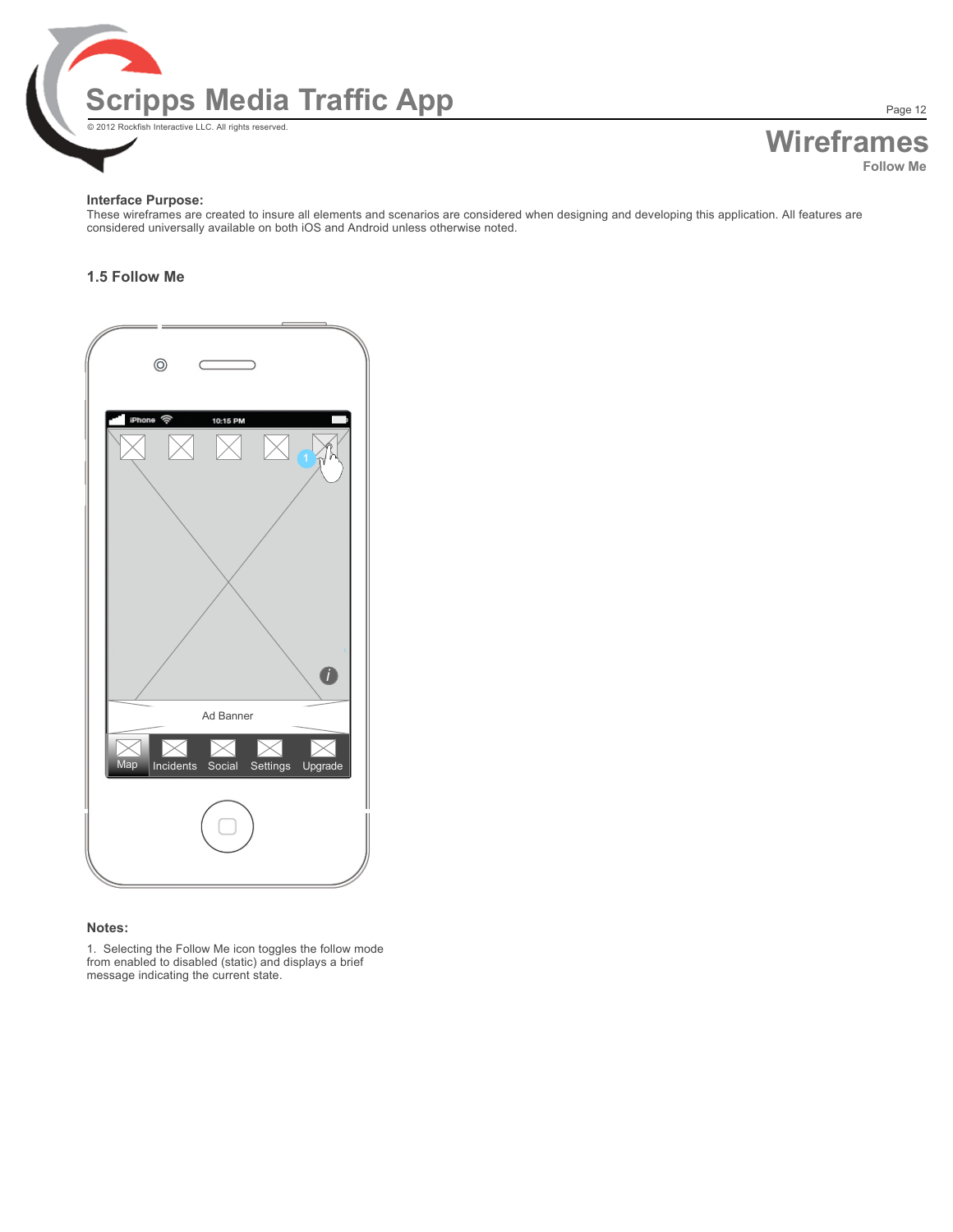

# **Wireframes Map Legend**

#### **Interface Purpose:**

These wireframes are created to insure all elements and scenarios are considered when designing and developing this application. All features are considered universally available on both iOS and Android unless otherwise noted.

### **1.6 Map Legend 1.6 Map Legend (cont'd)**



#### **Notes:**

1. Tapping on the Map Legend icon opens the Map Legend screen.

#### **Notes:**

1. Returns to the Map screen.

2. Displays color legends for each of the map types available.

3. Displays a brief description for each incident-type icon shown on the map. The icons displayed here match those shown on the map.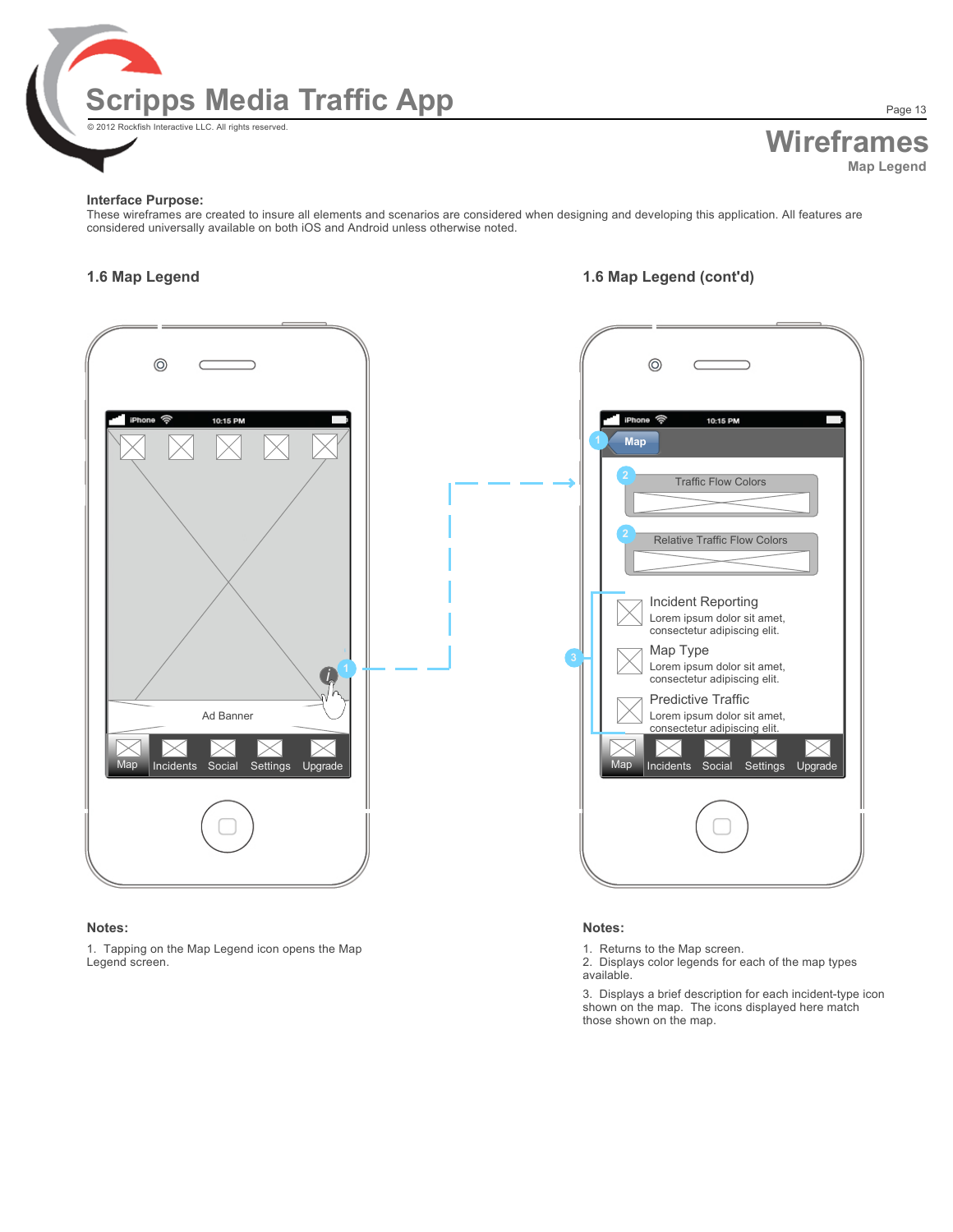

Page 14

#### **Interface Purpose:**

These wireframes are created to insure all elements and scenarios are considered when designing and developing this application. All features are considered universally available on both iOS and Android unless otherwise noted.

#### **1.7 Traffic Incident Markers 1.7 Traffic Incident Markers (cont'd)**



#### **Notes:**

1. Incident Markers appear on the map where specific incidents have been reported. Markers may be of varying size and shape to represent differing types of incidents.

2. Tapping on an Incident Marker opens a message box containing summary details of the incident.

3. Icon representing a traffic camera.

-Tapping on the Traffic Camera icon in the PAID version opens a screen where the user may view video and a brief location description from that traffic camera. -Tapping on the Traffic Camera icon in the free version opens a screen where the user may view a static image and a brief location description from that traffic camera. -NOTE: May be implemented as a separate screen with a back button to the map, or as an overlay on the map with a dismiss button.



#### **Notes:**

1. Incident Summary message containing a brief description.

2. Tapping on the "more information" icon displays the Incident Information screen.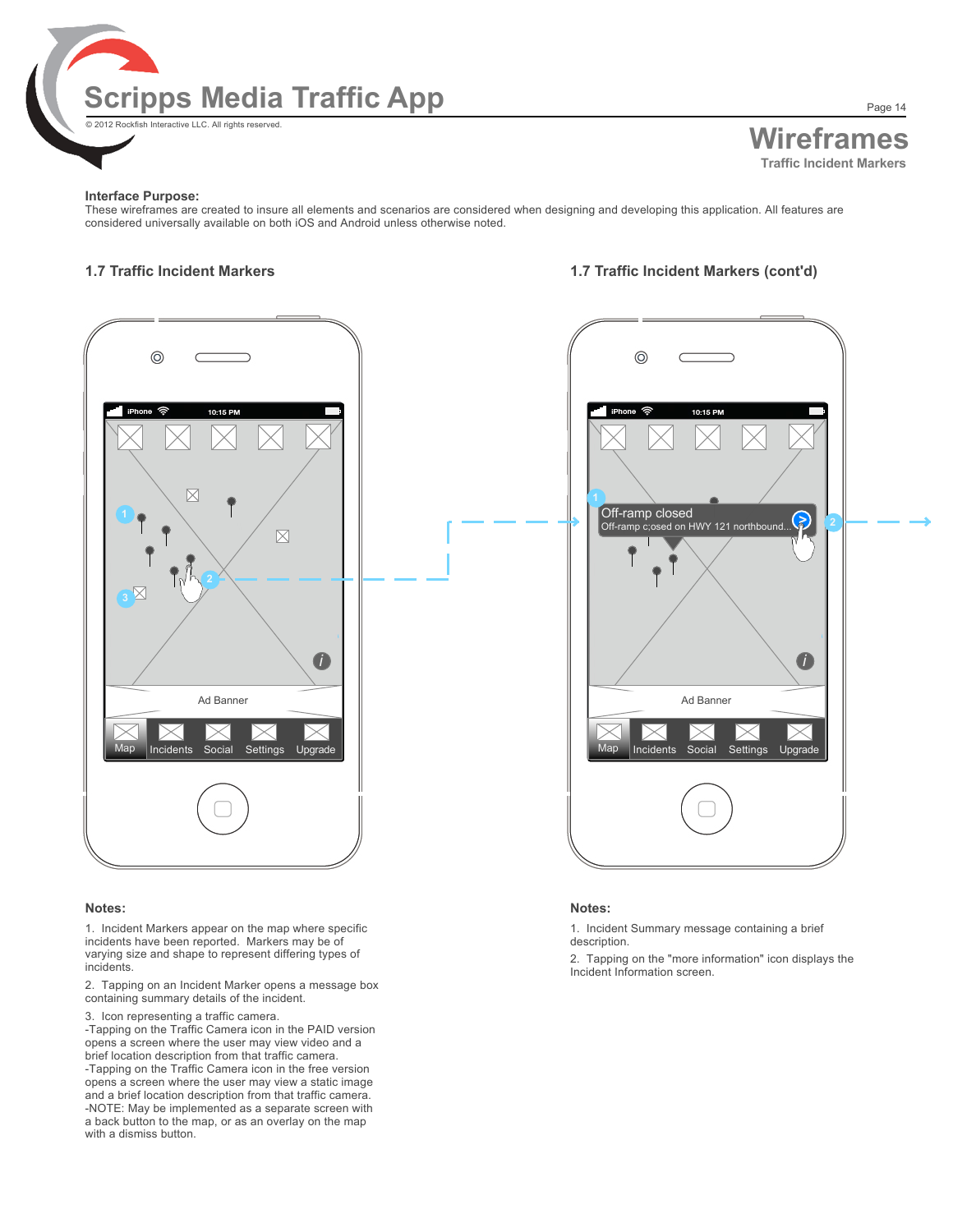

#### **Interface Purpose:**

These wireframes are created to insure all elements and scenarios are considered when designing and developing this application. All features are considered universally available on both iOS and Android unless otherwise noted.

### **1.7 Traffic Incident Markers (cont'd)**

| $^{\circ}$                                                                                                   |
|--------------------------------------------------------------------------------------------------------------|
| iPhone 令<br>10:15 PM<br>Incident Details <sup>2</sup><br>Map                                                 |
| Off-ramp closed<br>Lorem ipsum dolor sit amet, consectetur<br>adipiscing elit.                               |
| Vestibulum ultricies lacinia consequat. Integer<br>condimentum varius dolor                                  |
|                                                                                                              |
| Morbi et ipsum ac quam faucibus ornare 6<br>Vestibulum ante ipsum primis<br>faucibus orci luctus et ultrices |
| $\bowtie$<br>Map<br>Incidents Social Settings Upgrade                                                        |
|                                                                                                              |
|                                                                                                              |

#### **Notes:**

- 1. Returns to the Map screen.
- 2. Page title.
- 3. Incident details.
- 4. Map zoomed to the specific incident selected with the
- incident marker identifying the location.
- 5. Additional incident details.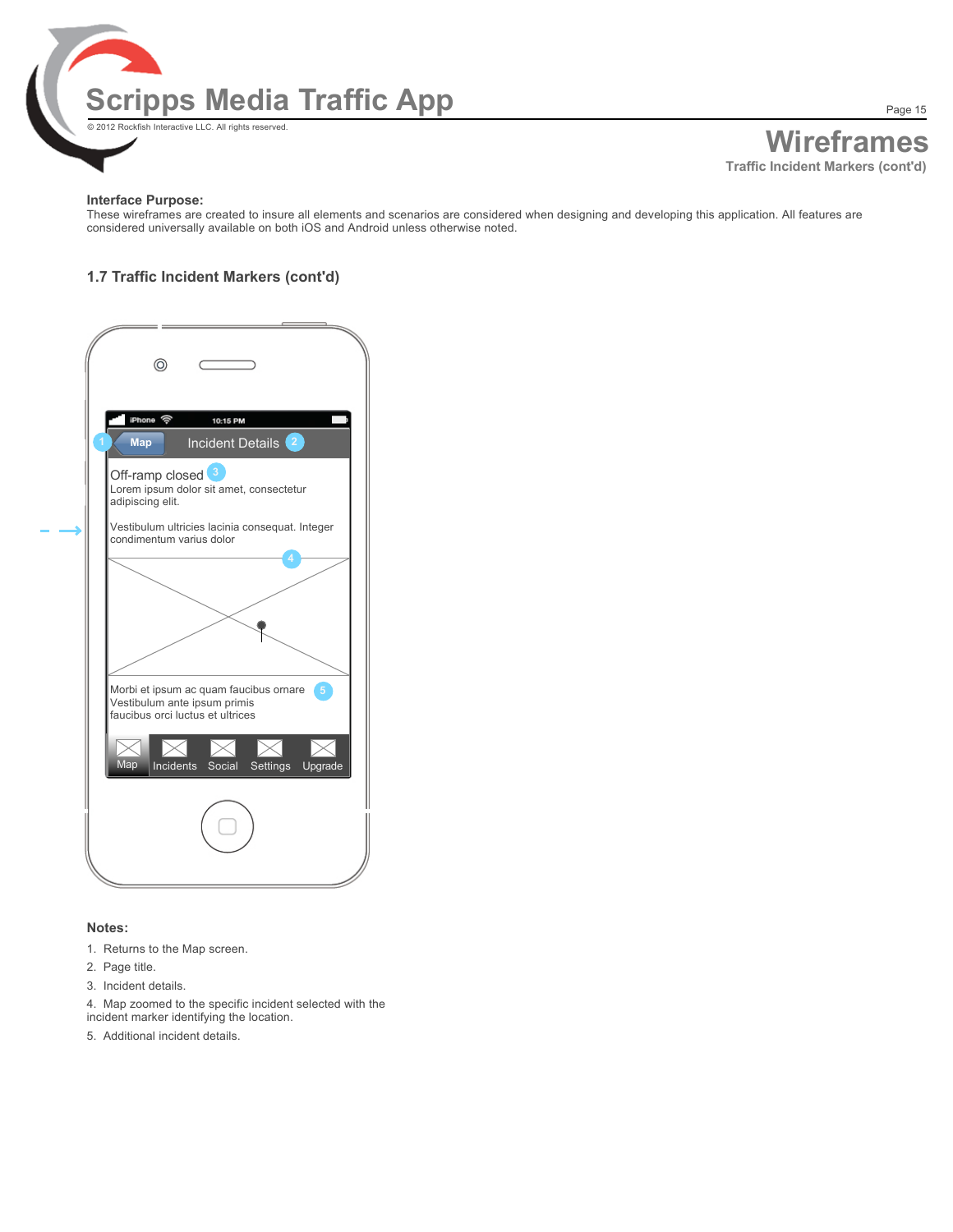

**Wireframes Ad Banner**

#### **Interface Purpose:**

These wireframes are created to insure all elements and scenarios are considered when designing and developing this application. All features are considered universally available on both iOS and Android unless otherwise noted.

### **1.8 Ad Banner 1.8 Ad Banner (cont'd)**



#### **Notes:**

1. Tapping on an Ad Banner opens a confirmation dialog.



#### **Notes:**

1. User may select Don't Allow, which dismisses the dialog and returns to the map.

2. User may select OK, which opens the selected Ad in the native browser; Scripps Traffic continues to run in the background.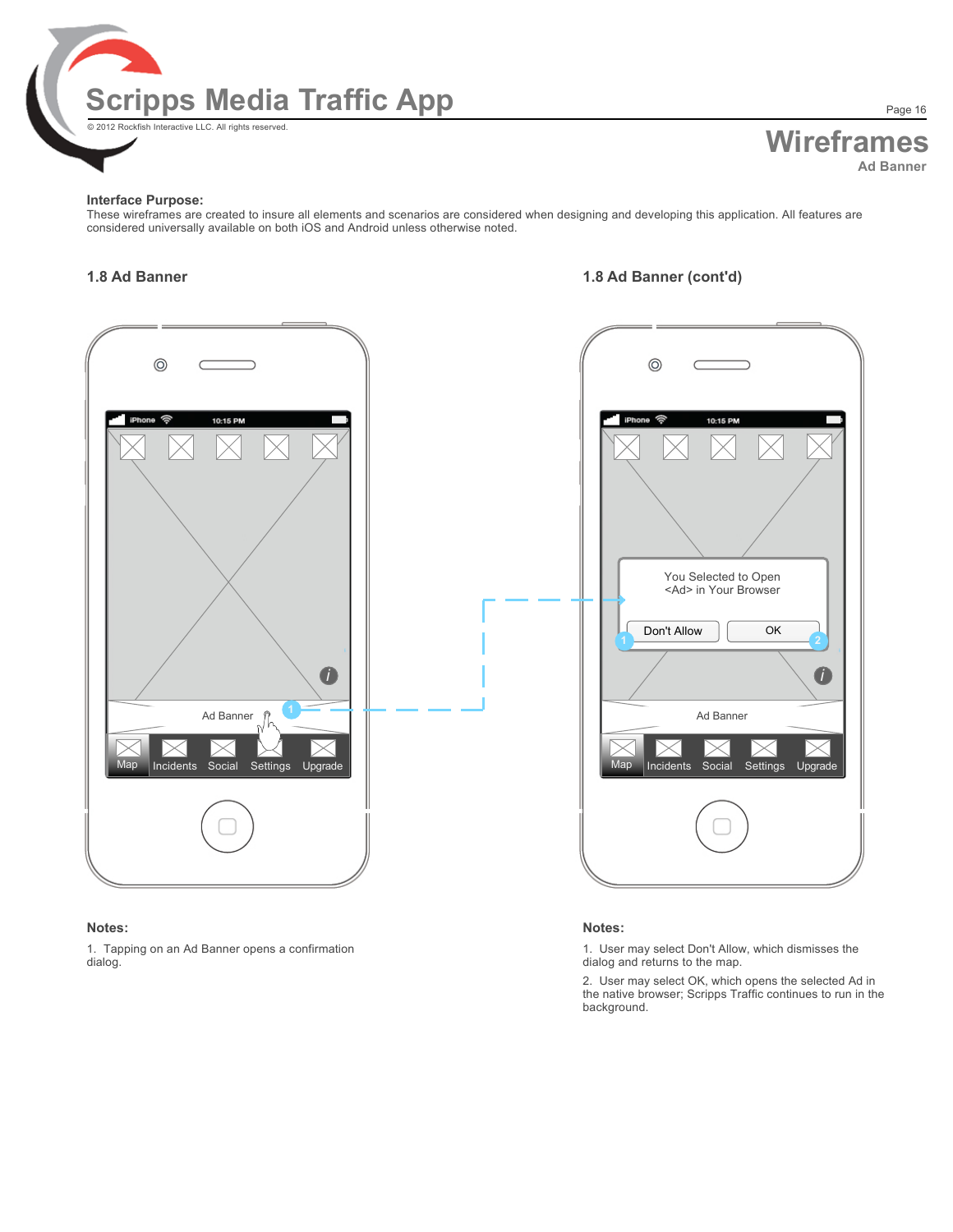

# **Wireframes Incidents**

#### **Interface Purpose:**

These wireframes are created to insure all elements and scenarios are considered when designing and developing this application. All features are considered universally available on both iOS and Android unless otherwise noted.

### **2.0 Incidents 2.1 Incidents List**



#### **Notes:**

1. Tapping on the Incidents navigation item opens the Incidents List screen.



#### **Notes:**

#### 1. Page title.

2. Incident List refresh icon. Tapping repopulates the list with the most current incidents reported.

3. Incident type icon.

4. Incident summary: This list is based on the user's proximity to the Incidents and determined by Radius as set in the Settings. Tapping on the summary box opens the Incident Details screen.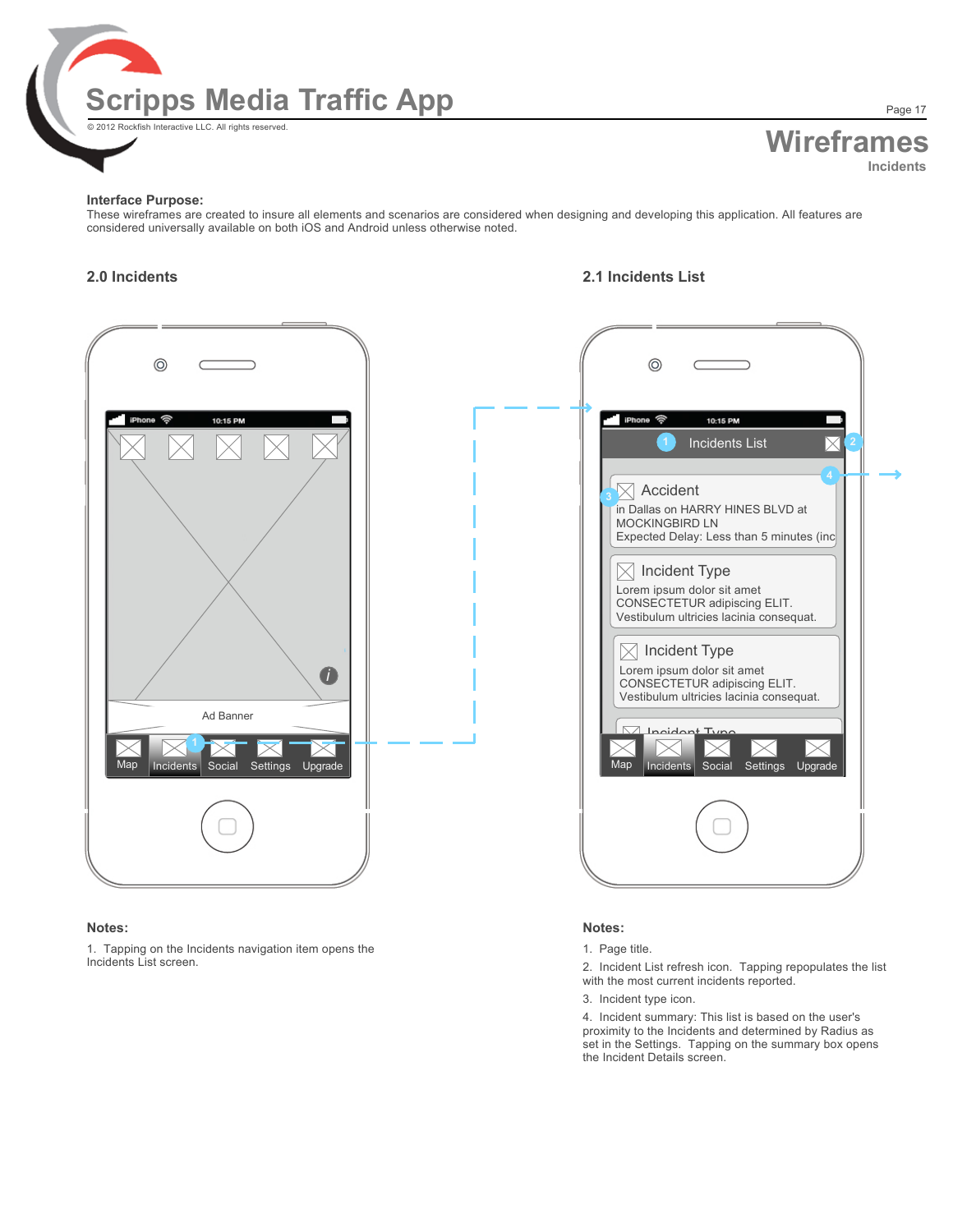

**Wireframes Incident Details**

Page 18

#### **Interface Purpose:**

These wireframes are created to insure all elements and scenarios are considered when designing and developing this application. All features are considered universally available on both iOS and Android unless otherwise noted.

### **2.1 Incidents Details**



#### **Notes:**

- 1. Returns to the Incident List screen.
- 2. Page title.
- 3. Incident details.
- 4. Map zoomed to the specific incident selected with the
- incident marker identifying the location.
- 5. Additional incident details.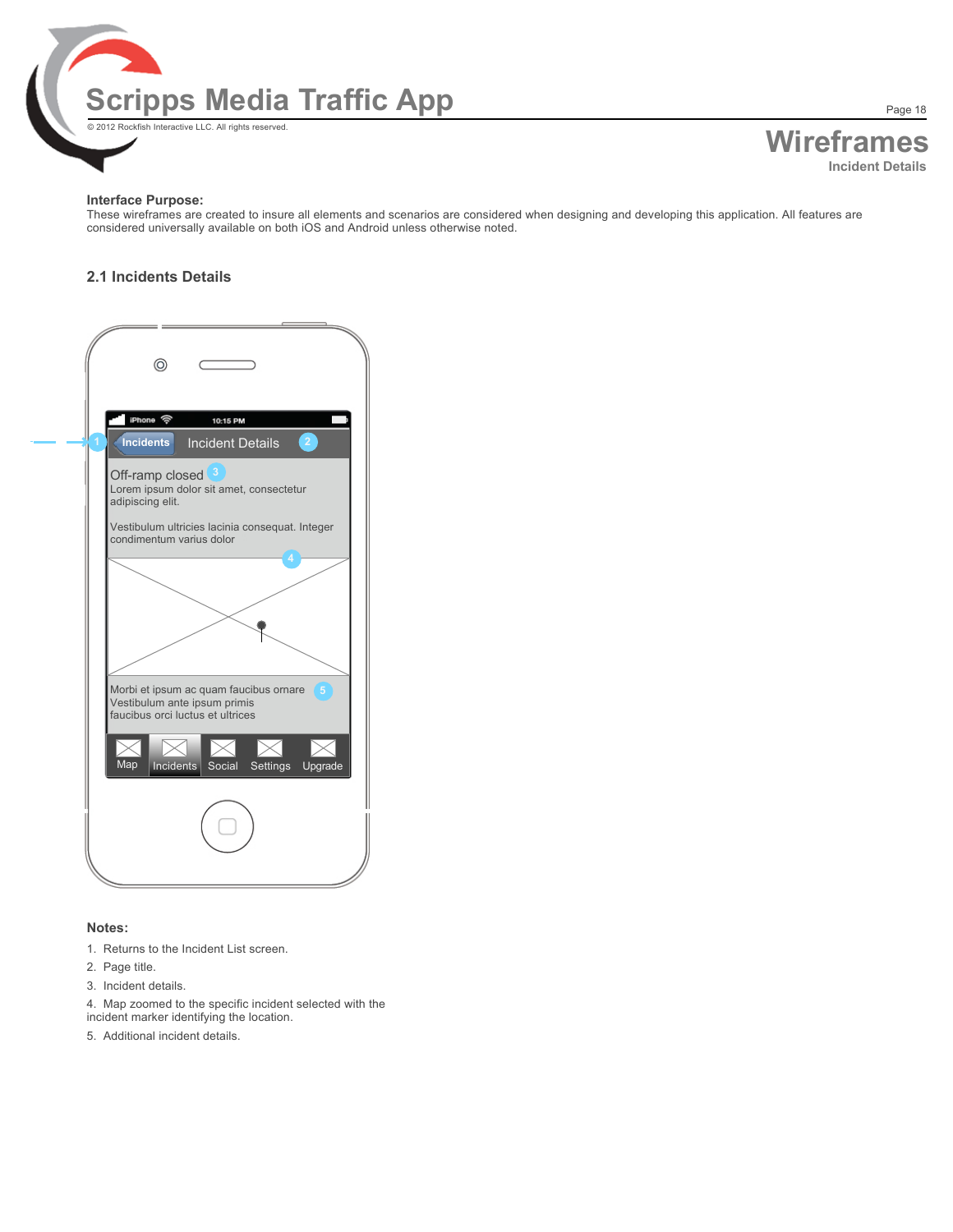

# **Wireframes Social**

Page 19

#### **Interface Purpose:**

These wireframes are created to insure all elements and scenarios are considered when designing and developing this application. All features are considered universally available on both iOS and Android unless otherwise noted.

### **3.0 Social Feed 3.1 Social Feed List**



#### **Notes:**

1. Tapping on the Social navigation item opens the Social Feed List screen.

| ⊚                   |                                                                                                                                                                 |
|---------------------|-----------------------------------------------------------------------------------------------------------------------------------------------------------------|
|                     |                                                                                                                                                                 |
| iPhone <b>T</b>     | 10:15 PM                                                                                                                                                        |
|                     | <b>Social Feed</b>                                                                                                                                              |
| <b>Upload Photo</b> |                                                                                                                                                                 |
|                     | <b>Twitter Name</b><br>Lorem ipsum dolor sit amet<br>CONSECTETUR adipiscing ELIT.<br>Vestibulum ultricies lacinia consequat.                                    |
|                     | <b>Twitter Name</b><br>Lorem ipsum dolor sit amet<br>CONSECTETUR adipiscing ELIT.<br>Vestibulum ultricies lacinia consequat.                                    |
| Map                 | <b>Twitter Name</b><br>Lorem ipsum dolor sit amet<br>CONSECTETUR adipiscing ELIT.<br>Vestibulum ultricies lacinia consequat.<br>Incidents<br>Social<br>Settings |
|                     |                                                                                                                                                                 |

#### **Notes:**

#### 1. Page title.

2. Social Feed refresh icon. Tapping repopulates the list with the most current social station feeds.

3. Tapping on the Upload Photo button opens the Photo Upload screen where a user may choose to select a picture from the device library or take a picture. Once selected/taken, the picture may be uploaded to the local station with location information.

4. Social Feed type icon and summary, containing local station/newspaper traffic Twitter feed (where available), and user Tweets as culled from the local station/ newspaper Twitter hashtag.

NOTE: This feature is for both the free and paid versions. The photo will be social, possibly going to Facebook and Twitter if user has accounts setup and will encourage others to download the app.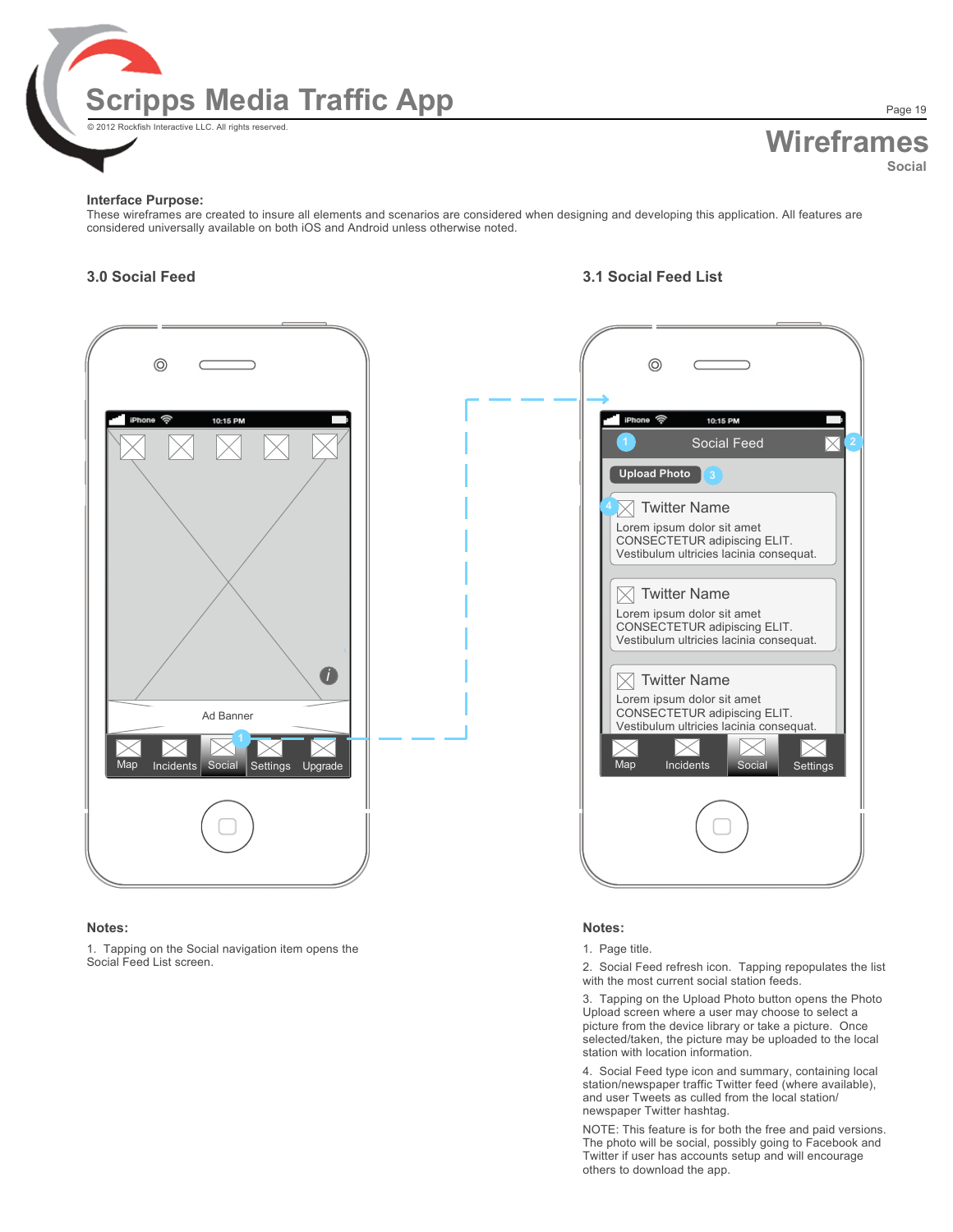

# **Wireframes Settings**

Page 20

#### **Interface Purpose:**

These wireframes are created to insure all elements and scenarios are considered when designing and developing this application. All features are considered universally available on both iOS and Android unless otherwise noted.

# **5.0 Settings 5.0 Settings Main Screen**



#### **Notes:**

1. Tapping on the Settings navigation item opens the Settings main screen.



#### **Notes:**

1. Page Title.

2. Upgrade (see 1.1.5.1 Incident Reporting Free Version).

3. User Settings (see 5.1 - 5.1.2).

4. Toggles to control which incidents appear on the traffic map.

5. Traffic Alerts (see 5.3)

6. Tapping on this box opens the native browser and navigates to the local station's Facebook page where a user may click to "Like" the page.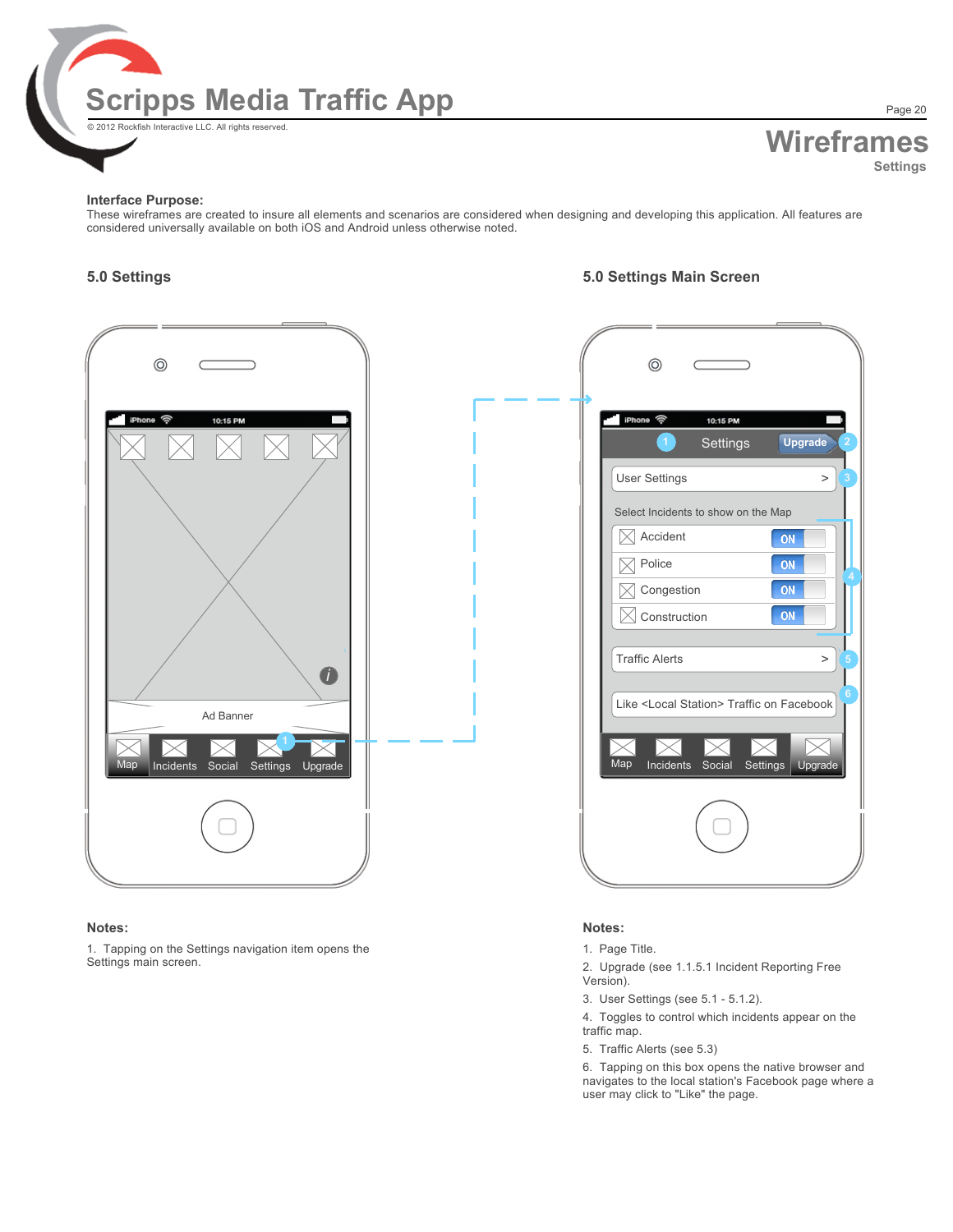

## **Wireframes Settings (cont'd) User Settings**

Page 21

#### **Interface Purpose:**

These wireframes are created to insure all elements and scenarios are considered when designing and developing this application. All features are considered universally available on both iOS and Android unless otherwise noted.

### **5.0 Settings Main Screen (cont'd) 5.1 User Settings**

| ⊚                                                                          |   |
|----------------------------------------------------------------------------|---|
| iPhone ඉ<br>10:15 PM<br><b>Upgrade</b><br><b>Settings</b>                  |   |
|                                                                            |   |
| High Res Traffic Colors<br>ON                                              |   |
| Turn off hi-res imaging on slower networks<br>to improve map loading time. |   |
| Upgrade<br>$\geq$                                                          | 2 |
|                                                                            |   |
| Legends<br>$\geq$                                                          | 3 |
|                                                                            |   |
| Feedback<br>$\geq$                                                         | 4 |
|                                                                            |   |
| <b>About Scripps Traffic</b><br>$\geq$                                     | 5 |
|                                                                            |   |
|                                                                            |   |
|                                                                            |   |
| Map<br><b>Incidents</b><br>Upgrade<br>Social<br>Settings                   |   |
|                                                                            |   |
|                                                                            |   |

#### **Notes:**

1. High Res Traffic Colors toggle allows a user to improve map loading time if running on a slower network.

2. Opens the Upgrade screen prompting the user to upgrade to the full version of the app (see 1.5.1.1 Incident Reporting Free Version).

3. Opens the Map Legend screen describing the icons used on the map (see 1.6).

4. Feedback (see 5.8).

5. About Scripps Traffic opens a screen containing information about the app, including version number and website links.

| ⊚                                                                                                                  | ⊚                                                                |
|--------------------------------------------------------------------------------------------------------------------|------------------------------------------------------------------|
| iPhone 令<br>10:15 PM<br>Upgrade<br>Settings                                                                        | iPhone 令<br>10:15 PM<br><b>User Settings</b><br><b>Settings</b>  |
| ON<br><b>High Res Traffic Colors</b><br>Turn off hi-res imaging on slower networks<br>to improve map loading time. | Select Your Traffic Reporter ID<br>Name<br>Incidents Reported: 0 |
| Upgrade<br>$\, >$                                                                                                  | Facebook Settings<br>$\rm{~}$                                    |
| Legends<br>$\, >$<br>В                                                                                             | <b>Twitter Settings</b><br>$\, > \,$                             |
| Feedback<br>$\, >$                                                                                                 |                                                                  |
| About Scripps Traffic<br>$\, >$<br>Map<br>Upgrade<br>Incidents<br>Social<br>Settings                               | <b>Map</b><br>Incidents Social<br>Settings<br>Upgrade            |
|                                                                                                                    |                                                                  |

#### **Notes:**

1. Reporter ID allows a user to input a user name to identify incident reports made by the user. Once entered the app will track the number of incidents the user has reported.

- 2. Facebook Settings (see 5.1.1).
- 3. Twitter Settings (see 5.1.2).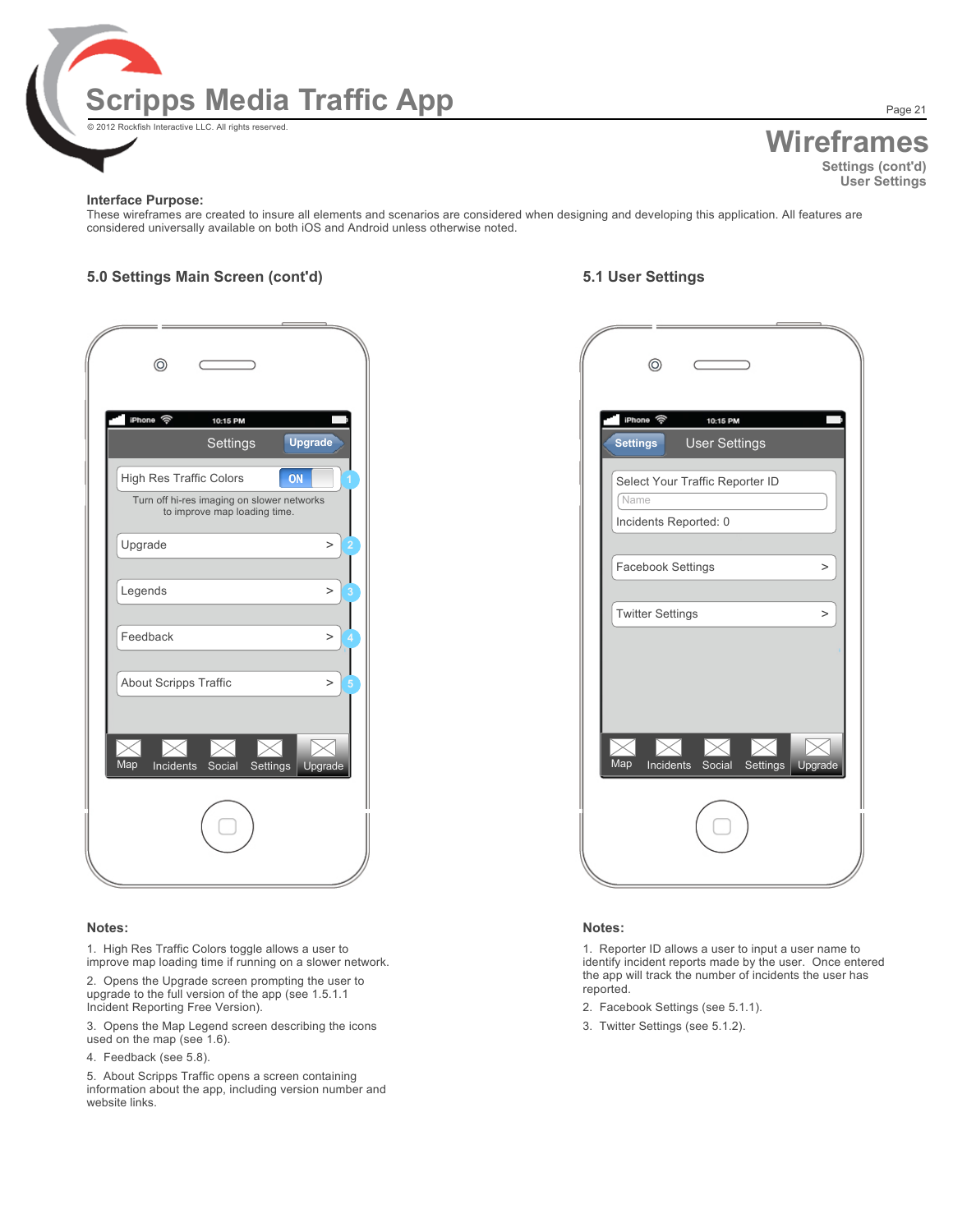

Page 22

#### **Interface Purpose:**

These wireframes are created to insure all elements and scenarios are considered when designing and developing this application. All features are considered universally available on both iOS and Android unless otherwise noted.

#### **5.1.1 Facebook Settings 5.1.2 Twitter Settings**

| ⊚                                                                                                                     |  |
|-----------------------------------------------------------------------------------------------------------------------|--|
| iPhone ඉි<br>10:15 PM<br><b>Cancel</b><br>facebook                                                                    |  |
| Scripps Traffic is requesting optional<br>permissions:                                                                |  |
| Posts on my behalf<br>X<br>This app may post on my behalf,<br>including location, status updates,<br>photos and more. |  |
| Access my data anytime<br>X<br>This app may access my data<br>when I'm not using the application.                     |  |
| 4<br><b>Allow All</b><br><b>Allow None</b>                                                                            |  |
|                                                                                                                       |  |
|                                                                                                                       |  |
|                                                                                                                       |  |

#### **Notes:**

1. If the user has the Facebook app installed, the Facebook permissions screen is presented. Otherwise, user is prompted to download the Facebook app to interact with the Scripps app.

2. Cancel returns to the Scripps User Settings screen.

3. User may select to deny individual permissions. If an individual permission is denied, the Allow All button changes to Allow Some.

4. Tapping Allow All (Some) connects the user's Facebook account through the native Facebook app on his/her device.

5. Tapping Allow None returns the user to the Scripps User Settings screen.

NOTE: returning to this screen when Facebook is authorized allows the user to de-authorized access.

| 0                                                                                                                                                                                                                                                                                | 0                                                                                                                                                                                                                                                                                                                                                                                                                                                                                            |
|----------------------------------------------------------------------------------------------------------------------------------------------------------------------------------------------------------------------------------------------------------------------------------|----------------------------------------------------------------------------------------------------------------------------------------------------------------------------------------------------------------------------------------------------------------------------------------------------------------------------------------------------------------------------------------------------------------------------------------------------------------------------------------------|
| iPhone <b>令</b><br>10:15 PM                                                                                                                                                                                                                                                      | iPhone 今<br>10:15 PM                                                                                                                                                                                                                                                                                                                                                                                                                                                                         |
| Cancel<br>facebook                                                                                                                                                                                                                                                               | twitter                                                                                                                                                                                                                                                                                                                                                                                                                                                                                      |
| Scripps Traffic is requesting optional<br>bermissions:                                                                                                                                                                                                                           | Authorize Scripps Traffic to use your<br>account?                                                                                                                                                                                                                                                                                                                                                                                                                                            |
| Posts on my behalf<br>$\mathsf X$<br>This app may post on my behalf,<br>including location, status updates,<br>photos and more.<br>Access my data anytime<br>$\mathsf X$<br>This app may access my data<br>when I'm not using the application.<br><b>Allow All</b><br>Allow None | <b>Scripps Traffic Application</b><br>by Scripps Media<br><app store="" url=""><br/>cancel and return to app<br/>This application will be able to:<br/>* Read Tweets from your timeline.<br/>* See who you follow, and follow new people.<br/>* Update your profile.<br/>* Post Tweets for you.<br/>Username<br/>Password<br/>Remember me<br/>No Thanks<br/>Authorize App<br/>This application will not be able to:<br/>* Access your direct messages.<br/>* See your Twitter password</app> |
|                                                                                                                                                                                                                                                                                  |                                                                                                                                                                                                                                                                                                                                                                                                                                                                                              |
|                                                                                                                                                                                                                                                                                  |                                                                                                                                                                                                                                                                                                                                                                                                                                                                                              |

#### **Notes:**

1. Tapping Twitter Settings opens an authorization screen in the native browser.

2. Scripps app icon and application information. Also includes a link to cancel the authorization and return to the app.

3. Informs the user of the permissions being granted.

4. User must enter his/her Twitter credentials, may optionally select to have the credentials stored on the device, and must tap Authorize or Cancel. Each returns to the Scripps app.

5. Informs the user of information not being made available to Twitter. Also includes instructions to deauthorize the app, links to the Twitter Terms of Service, and Privacy Policy.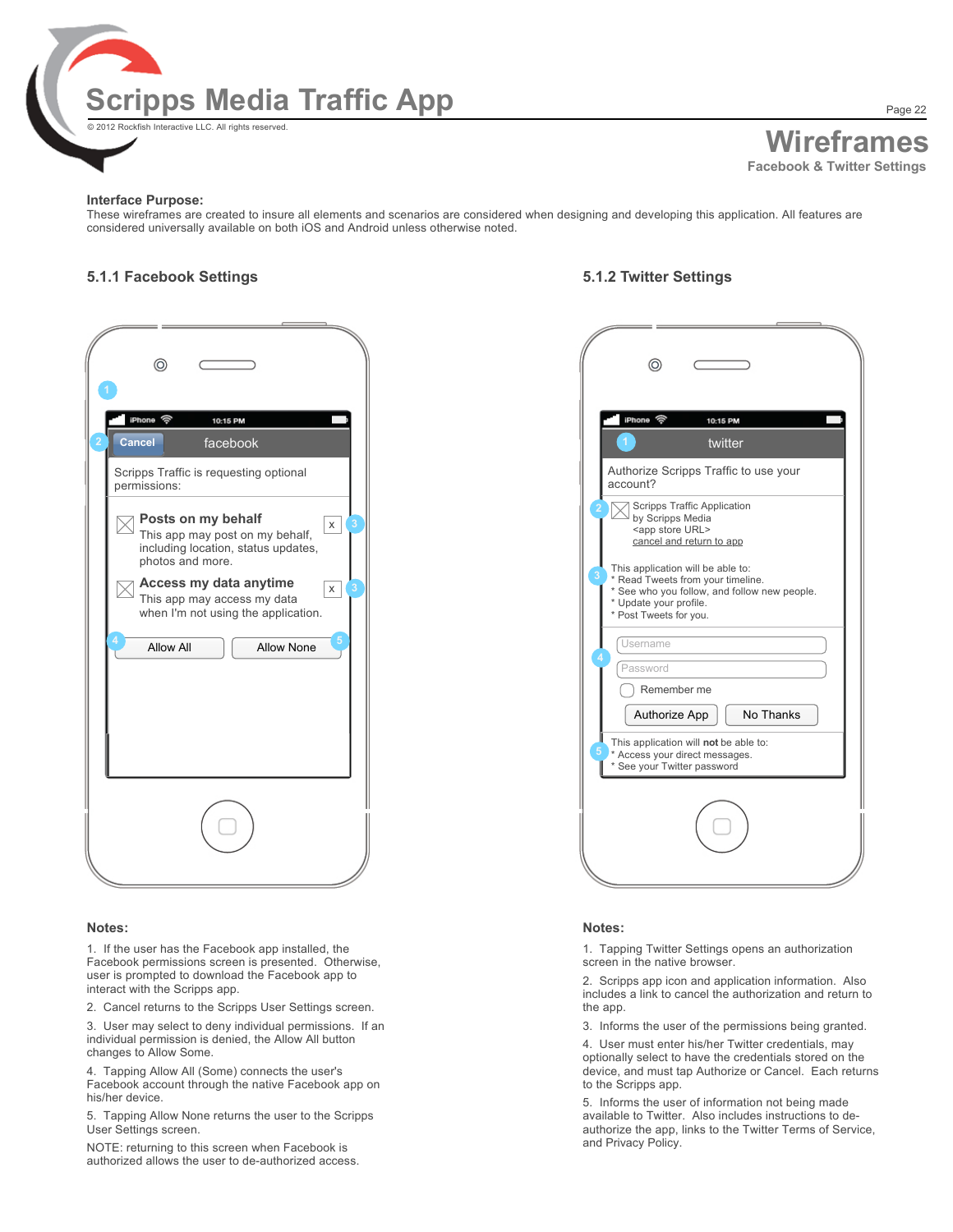

# **Wireframes Traffic Alerts**

#### **Interface Purpose:**

These wireframes are created to insure all elements and scenarios are considered when designing and developing this application. All features are considered universally available on both iOS and Android unless otherwise noted.

| ⊚                                                                       |                     |
|-------------------------------------------------------------------------|---------------------|
| iPhone <b>?</b><br>10:15 PM<br><b>Traffic Alerts</b><br><b>Settings</b> |                     |
| Get real-time alerts about traffic conditions.                          |                     |
| <b>Traffic Alerts</b>                                                   | ON                  |
| Enable background warning                                               | ON                  |
| Worried about your battery?                                             |                     |
| Learn More                                                              | $\geq$              |
| Alert on the following incidents:                                       |                     |
| Accident                                                                | ON                  |
| Police                                                                  | ON                  |
| Congestion                                                              | ON                  |
|                                                                         |                     |
| Map<br>Incidents<br>Social                                              | Upgrade<br>Settings |
|                                                                         |                     |
|                                                                         |                     |

#### **Notes:**

1. Toggles to enable popup alerts while using the app and while the app is running in the background.

2. Opens a screen with information about how the app uses the devices' battery.

3. Allows the user to select the types of alerts that will be presented in popups.

### **5.3 Traffic Alerts 5.3 Traffic Alerts (cont'd)**

| $^{\circ}$                                                                    | ⊚                                                               |
|-------------------------------------------------------------------------------|-----------------------------------------------------------------|
| iPhone 令<br>10:15 PM<br><b>Traffic Alerts</b><br><b>Settings</b>              | iPhone 令<br>10:15 PM<br><b>User Settings</b><br><b>Settings</b> |
| Get real-time alerts about traffic conditions.<br><b>Traffic Alerts</b><br>ON | Alert radius<br>1.0 miles<br>$\checkmark$                       |
| ON<br>Enable background warning                                               | 2.0 miles                                                       |
| Worried about your battery?                                                   | 3.0 miles                                                       |
| Learn More<br>$\,>$                                                           |                                                                 |
| Alert on the following incidents:                                             |                                                                 |
| Accident<br>$\boxtimes$<br>ON                                                 |                                                                 |
| Police<br>ON<br>$\boxtimes$                                                   |                                                                 |
| ON<br>Congestion<br>$\boxtimes$                                               |                                                                 |
| Map<br>Incidents Social<br>Settings<br>Upgrade                                | Map<br>Incidents Social Settings<br>Upgrade                     |
|                                                                               |                                                                 |
|                                                                               |                                                                 |

#### **Notes:**

1. Allows the user to select the number of surrounding miles in which to receive traffic alerts.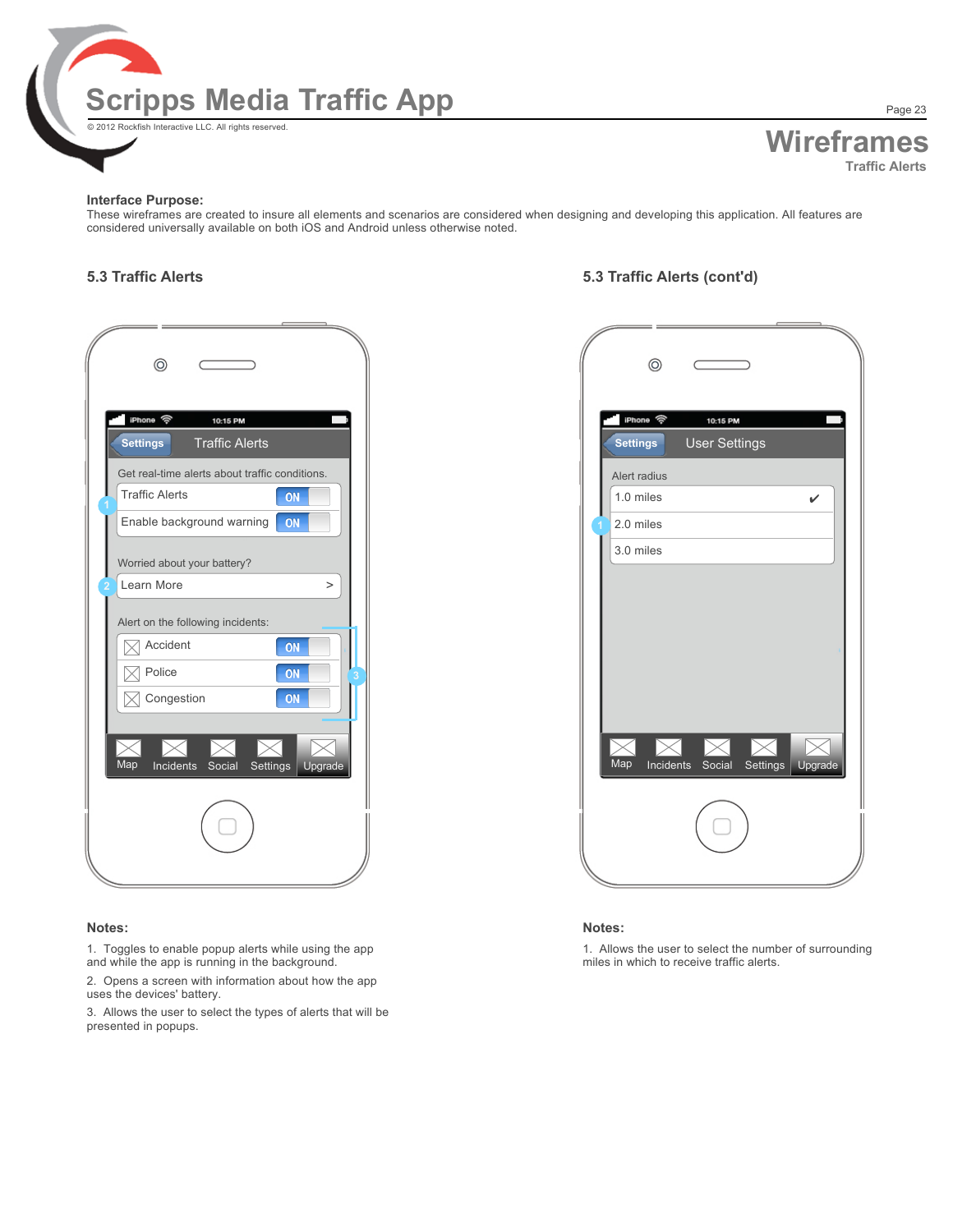

**Wireframes Feedback**

#### **Interface Purpose:**

These wireframes are created to insure all elements and scenarios are considered when designing and developing this application. All features are considered universally available on both iOS and Android unless otherwise noted.

### **5.8 Feedback**

| $\circledcirc$                                                   |  |
|------------------------------------------------------------------|--|
|                                                                  |  |
| iPhone 令<br>10:15 PM                                             |  |
| Feedback<br>Settings                                             |  |
| Select feedback type                                             |  |
| <local> Station<br/><math display="inline">\,&gt;</math></local> |  |
| <local> App<br/><math display="inline">\, &gt;</math></local>    |  |
|                                                                  |  |
| Scripps Support<br>$\,>$                                         |  |
|                                                                  |  |
|                                                                  |  |
|                                                                  |  |
|                                                                  |  |
| ▷<br>D<br>D                                                      |  |
| Map<br>Incidents Social Settings<br>Upgrade                      |  |
|                                                                  |  |
|                                                                  |  |
|                                                                  |  |
|                                                                  |  |

#### **Notes:**

1. Local Station opens the native email app and prepopulates the TO field with the local station's email address. The user may enter a subject and message.

2. Opens the native app store application to the Local Stations' app where the user may rate the app and leave feedback.

3. Scripps Support opens the native email app and prepopulates the TO field with the Scripps Media Support email address. The user may enter a subject and message.